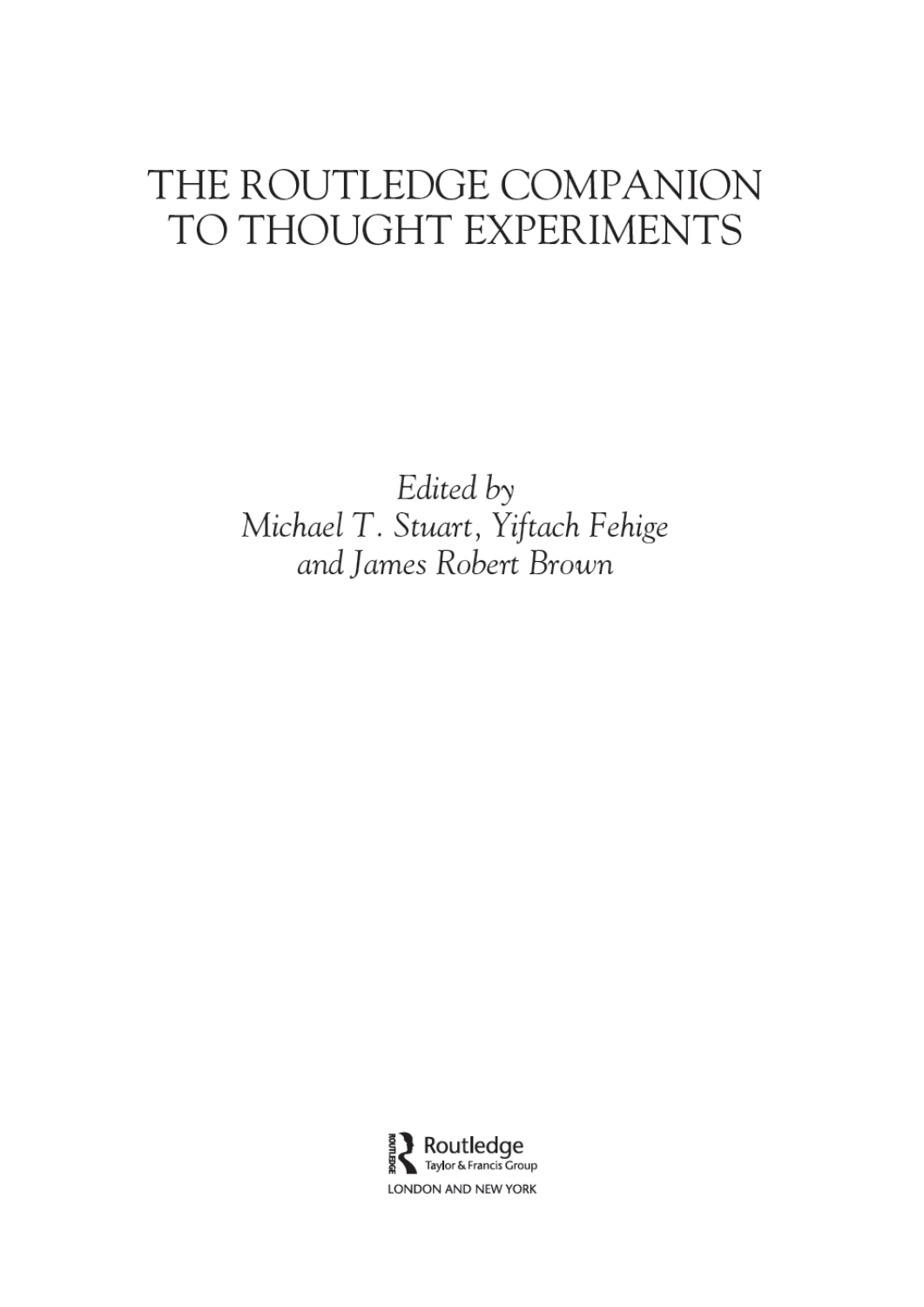First published in 2018 by Routledge 2 Park Square, Milton Park, Abingdon, Oxon OX14 4RN

and by Routledge 711 Third Avenue, New York, NY 10017

*Routledge is an imprint of the Taylor & Francis Group, an informa business*

 2018 selection and editorial matter, Michael T. Stuart, Yiftach Fehige and James Robert Brown; individual chapters, the contributors

The right of Michael T. Stuart, Yiftach Fehige and James Robert Brown to be identified the authors of the editorial material, and of the authors for their individual chapters, has been asserted by them in accordance with sections 77 and 78 of the Copyright, Designs and Patents Act 1988.

All rights reserved. No part of this book may be reprinted or reproduced or utilised in any form or by any electronic, mechanical, or other means, now known or hereafter invented, including photocopying and recording, or in any information storage or retrieval system, without permission in writing from the publishers.

*Trademark notice*: Product or corporate names may be trademarks or registered trademarks, and are used only for identification and explanation without intent to infringe.

*British Library Cataloguing-in-Publication Data* A catalogue record for this book is available from the British Library

*Library of Congress Cataloging-in-Publication Data* A catalog record for this book has been requested

ISBN: 978-0-415-73508-7 (hbk) ISBN: 978-1-315-17502-7 (ebk)

Typeset in Goudy by Book Now Ltd, London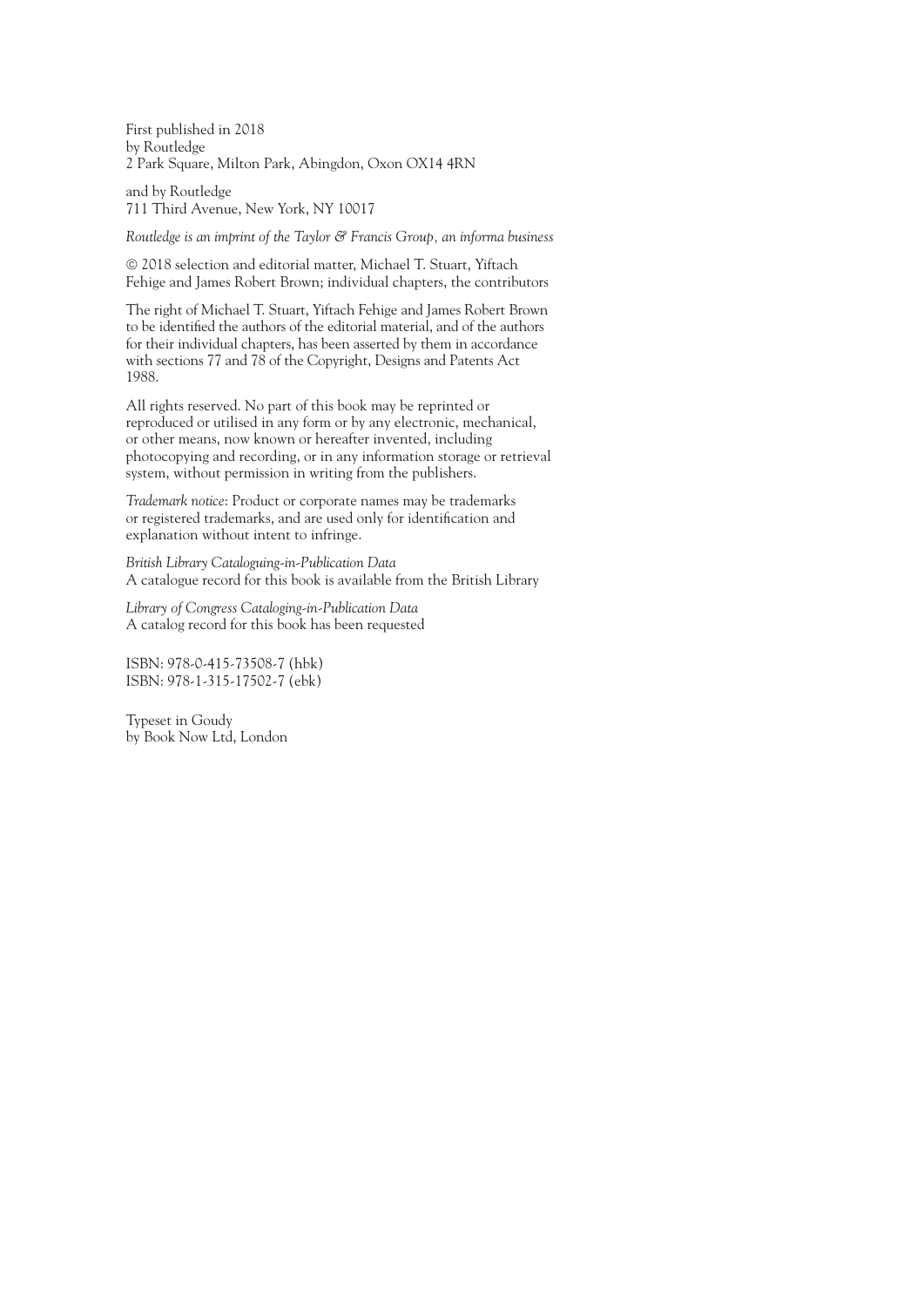# THOUGHT EXPERIMENTS State of the art

### *Michael T. Stuart, Yiftach Fehige and James Robert Brown*

#### **Introduction**

Hans-Christian Ørsted introduced the term "thought experiment" to philosophy in 1811, although it did not get much philosophical attention until the 1980s. This is therefore a relatively young topic of discussion (in philosophical timescales), still concerned with the most fundamental questions of what thought experiments are, what they do, and how they do it. This introduction will trace some of the work that has been done already. The chapters that follow will take us further.

An enumeration of some classic examples will display how diverse the category of thought experiments can be.<sup>1</sup> In philosophy, there is Searle's Chinese room, Putnam's twin Earth (and brain in a vat), Nozick's experience machine, Rawls' original position, Jackson/Dennett's colour scientist, Thomson's violinist, Chalmers's zombies, Wittgenstein's beetle, Plato's cave (and ring of Gyges), Quine's *gavagai*, Davidson's Swampman, Poincaré's diskworld, Foot's trolley problem and many more.<sup>2</sup> These thought experiments in large part define the history of philosophy and are woven into its pedagogy. Indeed, there is a textbook (now in its fifth edition) that aims to introduce students to philosophy entirely through thought experiments (Schick and Vaughn 2012). And their power to engage minds often extends beyond philosophy classrooms: there are several collections of thought experiments aimed at wider public audiences (e.g., Tittle 2004; Cohen 2004), and they appear frequently in educational contexts online.

Thought experiments are equally common in science. Some famous examples include Lucretius' throwing a spear at the edge of the universe, Maxwell's demon, Einstein's elevator (and train), Schrödinger's cat, Newton's bucket (and cannonball), Heisenberg's microscope, Galileo's falling bodies (and pendulums, inclined planes and ship), the Prisoner's Dilemma, and Stevin's chain draped over a prism. They are found also in pure and applied mathematics, where they play important roles from geometry to infinity.<sup>3</sup>

While philosophical and scientific thought experiments have stolen most of the scholarly spotlight, the scope of thought experiments grows substantially when we recognize the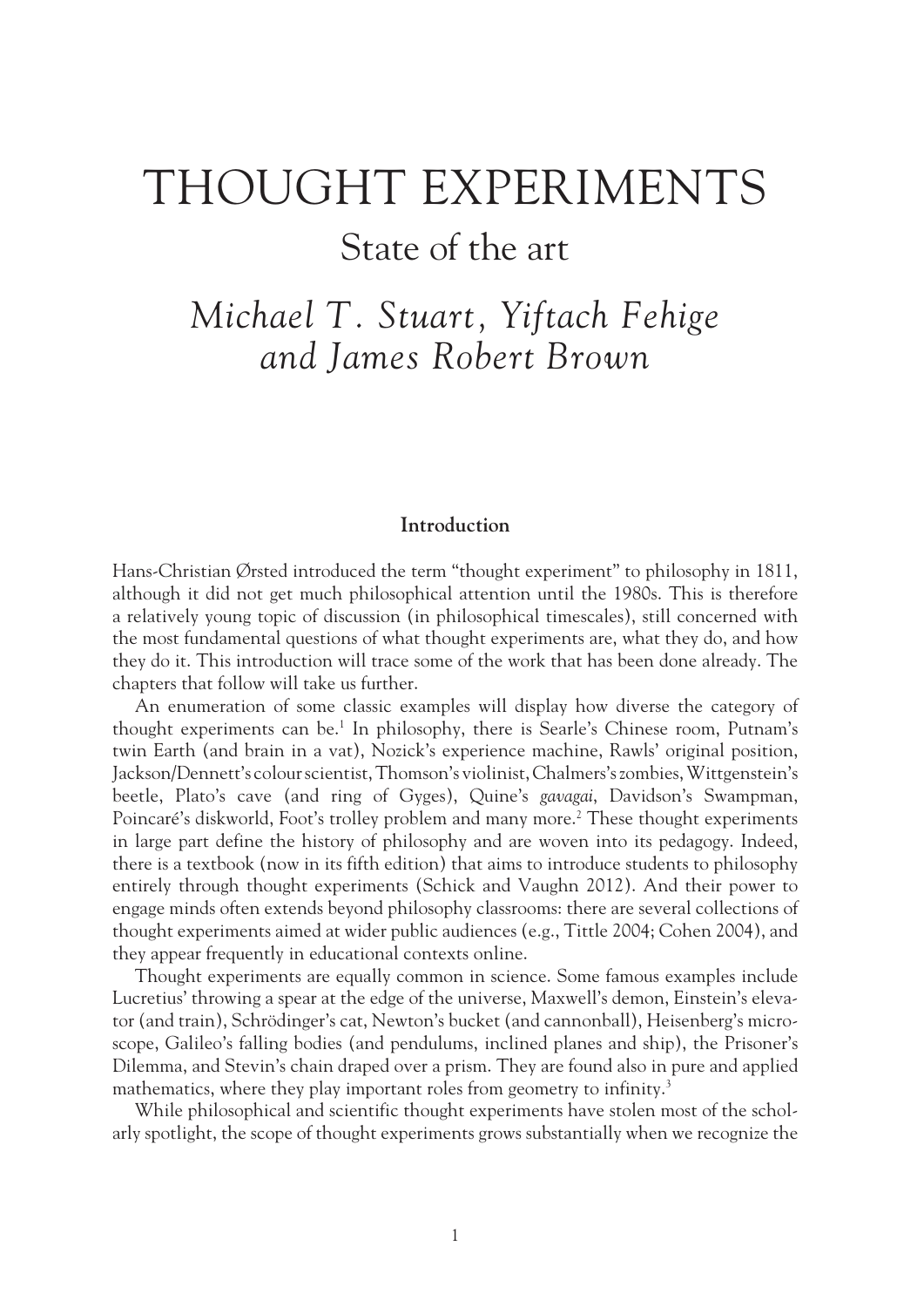many works of art that we can fruitfully characterize as thought experiments. These might include paintings such as Jackson Pollock's "Number One"; novels such as Mark Twain's *Huckleberry Finn*, Harper Lee's *To Kill a Mockingbird*, Sophocles' *Oedipus Rex*, Charles Dickens' *A Tale of Two Cities*, Vladimir Nabokov's *Lolita*, George Eliot's *Middlemarch*, William Shakespeare's *Henry V*, *King Lear* and *Hamlet*, George Orwell's *Animal Farm*, Harriet Beecher Stowe's *Uncle Tom's Cabin* and E. M. Forster's *Howards End*; and films including *The Matrix* and *2001: A Space Odyssey* (see Carroll 2002; Wartenberg 2007; Camp 2009; Davies 2012, this volume; Elgin 1993, 2014). It might also be useful to discuss the creation and appreciation of art as a kind of thought experiment.

Besides humanistic, scientific and artistic pursuits, thought experiments are deeply important for ordinary life (Nersessian 2007). On an inclusive conception of "thought experiment," simply planning out a busy day might require several; figuring out how best to get from one place to another, deciding what to eat, etc. Thought experiments and repeated visualizations may also be used in therapy, for example, to overcome phobias (Gendler 2004).

Thought experiments thus form an extremely diverse set of mental activities. Since there is no conventional definition, we should resolve to begin our inquiry with as broad a notion as possible. That is, we should be aware of and minimize our pretheoretical definitional criteria until we have exposed ourselves to the full diversity of cognitive activities that might warrant the label "thought experiment." Only when it comes time to develop historical, sociological and philosophical accounts of thought experiments should we narrow our focus to the subsets and properties of thought experiments that interest us.

We therefore invite the reader to treat this book as a companion, not in the sense of an expert guide who can navigate unfamiliar terrain to a predetermined destination, but in the sense of an enthusiastic fellow explorer. Our first step (to be taken in Part I) exposes us to many of the different types and aims of thought experiments.

#### **Thought experiments in their historical contexts**

One important approach to thought experiments is historical, the value of which far outstrips any use philosophers make of it. We want to know what role Ibn STna<sup>3</sup>'s (Avicenna<sup>'s</sup>) thought experiments played in his epistemology and how they were received by his contemporaries independently of what such an inquiry might tell us about thought experiments in general. Focusing on thought experiments merely provides historians with another useful lens through which to study thinkers and periods that are already worth studying. And in Part I we look through this lens.

Still, it would be wrong to underplay the close connection between the history and philosophy of thought experiments. Generally speaking, historians will not be able to catalogue and analyze historical thought experiments without making philosophical assumptions about the nature of inference, evidence, imagination and their mutual relations. Conversely, philosophers have no hope of producing a general account of thought experiments without the examples and insights of historians. In particular, historical studies such as Gellard (2011), Ierodiakonou (2005, 2011), Knuuttila and Kukkonen (2011), Kühne (2005), Lautner (2011) and Palmerino (2011) have raised important philosophical issues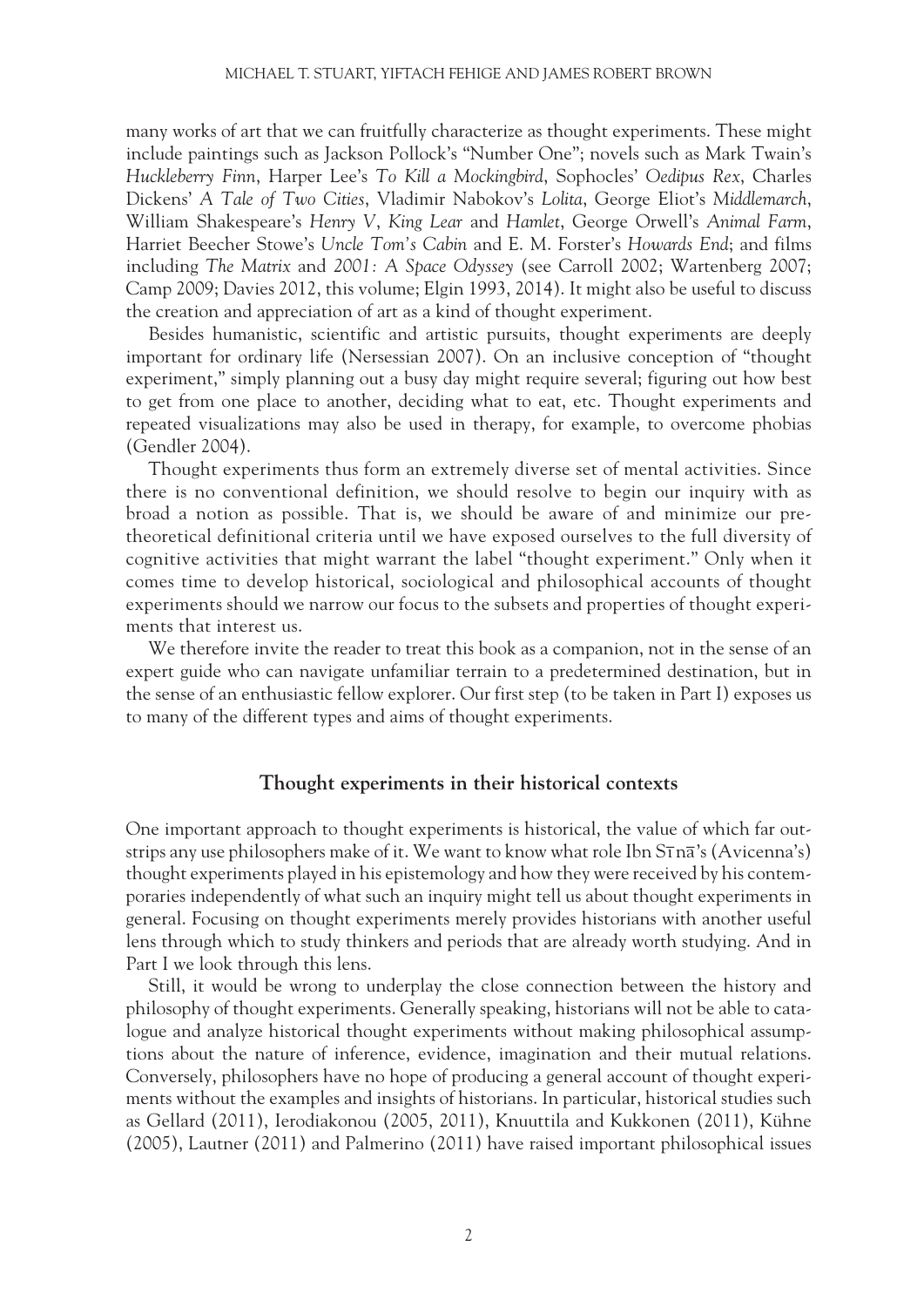that might otherwise have gone unnoticed. For instance, the history of thought experiments shows that many have acquired lives of their own, despite Ian Hacking's (1992) claim to the contrary. This is an important datum for developing ontologies and taxonomies of thought experiments (see Bokulich and Frappier, this volume). The interdependence of the history and philosophy of thought experiments is clearly reflected in the chapters of Part I, which may also serve as an extended introduction to thought experiments and (with Part II) a source of evidence against which to test the philosophical claims made in Parts III and IV.

Given the ubiquity of thought experiments, we could not attempt to provide comprehensive historical coverage. In the literature to date, there has been a focus on thought experiments in Western traditions, mostly following Galileo and the birth of what is called modern science. James McAllister (this volume) argues that this focus is appropriate since thought experiments are a tool introduced by Galileo with a specific sort of evidential significance linked to the Western notion of scientific experiment. For the reasons given above, we have sought chapters that go beyond this conception. Plato might be using his imagination in a way that is not the same as Galileo's, but similar enough that we might learn something new about thought experiments or thought experiment–like inferences by considering them. So in Part I, we tentatively expand our notion of thought experiment, while still covering the cases that are most discussed in the literature. We hope this provides a balance between historical scholarship on well-known thought experiments and those that are less well-known. In the first category we have thought experiments in the presocratics, Plato, Galileo, Newton and Leibniz. In the second we have Aristotle, Islamic/Arabic thinkers, Kant, Wittgenstein and Hegel. This selection should provide readers who are new to the topic of thought experiments the historical background necessary to appreciate the rest of the companion, while readers already comfortable with the history of thought experiments will find new scholarship that opens original directions for research. In terms of expanding the literature, we have only gone a small fraction of the way. Thinkers from feminist philosophy, African, Asian, Latin American traditions and others should also be represented in the discussion, as well as disciplines that have not traditionally received the attention of philosophers, including architecture, engineering, law and advertising, which are all likely to have a great deal to contribute.

Before moving on, we would like to provide a brief summary of the chapters of Part I. Katerina Ierodiakonou in her chapter on the ancients argues that thought experiments were used for three main purposes: to support, to attack and to induce suspension of judgment on philosophical claims. She considers three illustrative episodes: Archytas of Tarentum's throwing a spear at the edge of the universe, the myth of Gyges in Plato's *Republic*, and Sextus Empiricus' "partless places." Rather than discussing these episodes as thought experiments, Ierodiakonou helpfully refers to them as *paradeigmata*, or "examples." To illustrate how such examples were marshalled, Ierodiakonou considers a few more cases, including the ship of Theseus, Chrysippus' Dion and Theon, and the skepticism-inducing arguments of the stoics and Skeptics.

In his chapter on Plato, Alexander Becker draws attention to Plato's many literary devices and styles in order to ask how Plato's fictional creations compare to thought experiments and how we are supposed to learn from them. Becker focuses on the *Republic*, which includes not only what we might classify as thought experiments but also a discussion of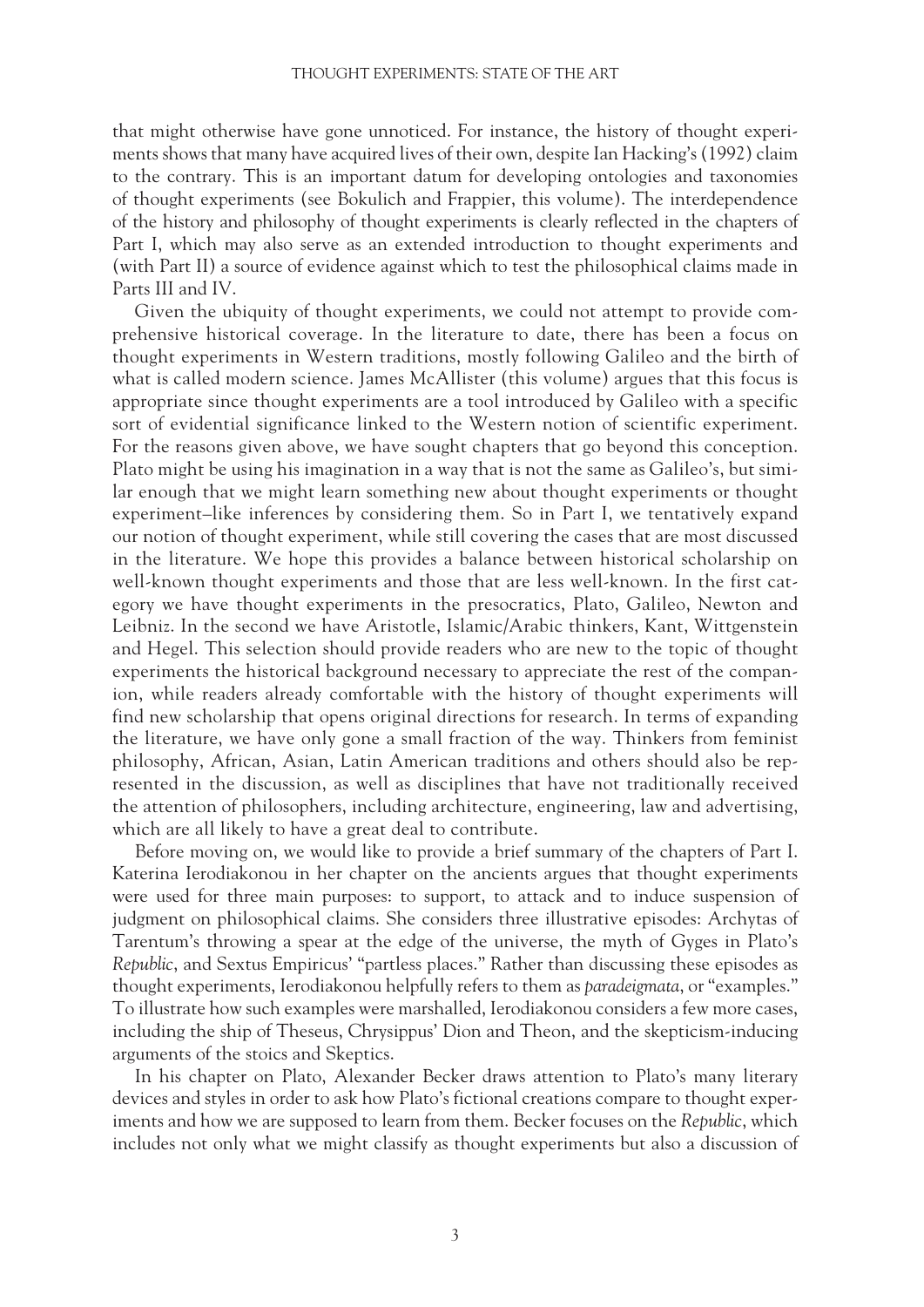what we can learn from fiction. He identifies three main fictional styles in Plato – myth, simile and dialogue – and relates these to the myth of Gyges, the myth of Er, the allegory of the cave, the myth told to the citizens of the model city, the construction of the model city, and the *Republic* itself as a dialogue.

Klaus Corcilius begins his chapter on Aristotle as Ierodiakonou and Becker do: by admitting there is no simple way to read into Aristotle our notion of thought experiment. And this is no accident, argues Corcilius, since Aristotle regarded plain-sight observation as superior to the "artificial extraction of hidden facts" (this volume, 58). However, "there can be no doubt," Corcilius argues, that Aristotle did use what *we* call thought experiments. Their principle function seems to be to "compensate for a lack of data in epistemically difficult terrain" (60). To illustrate what this means and how Aristotle achieves it, Corcilius considers examples from both Aristotle's esoteric writings (dense philosophical notes) and his exoteric (literary) writings. The latter include a cave allegory similar to Plato's and a frightening analogy of the soul's relation to the body in terms of a living person chained to a dead one. The former include "the striptease argument," which analyzes substance itself, imagining if there were a second sun, a consideration of "if all things were colours" (or if everything were only one colour), why flesh is not the organ of touch, and finally what moves the universe and how.

Jon McGinnis discusses medieval Arabic/Islamic thought experiments by discussing fictions, idealizations and "ingenious machines," primarily in the work of Ibn S⊤n<del>a</del>, but also in Ibn al-Haytham, Abū Hamid al-Ghazālī and others. These philosophical tools were put to a variety of uses, including supporting modal claims and illustrating ideas. McGinnis shows that the use of hypothetical conditionals, a tradition going back to Aristotle, was beginning to be recognized as philosophically problematic, especially in connection to its dependence on the imagination. McGinnis follows this with a fascinating discussion of an internal sensory faculty introduced by Ibn S⊤n<del>a</del> to avoid objections about hypothetical counterfactuals called *wahm*, which is a faculty separate from imagination and intellect that enables us to perceive non-sensible features or intentions in sensible particular things (as when a sheep perceives the ferocity of a wolf, or I "see how you feel"). This faculty was crucial for explaining our ability to grasp mathematical objects, work with idealizations and employ thought experiments. McGinnis goes through Ibn STna<sup>2</sup>s famous "flying man" thought experiment and many others to show the creativity and subtlety with which thought experiments were used and criticized during this period.

In striking contrast to the usual way Galileo is presented, Paolo Palmieri rejects the distinction between real and thought experiments for Galileo. Instead, Galileo's "experiential engagements" are recast as "projective participations." One way to put the point is that recent recreations of Galileo's experiments reveal that his experiments, if material, could not have shown what Galileo concluded from them. Therefore, the experiments must have been conceived and completed always (at least partially) projectively in thought. Palmieri's second main point is that Galileo was not trying to dissolve paradoxes with his experiments. He was celebrating them. To show this, he displays some of Galileo's most beautiful struggles with falling (and floating bodies).

Richard T. W. Arthur fruitfully groups together some deservedly famous thought experiments of Isaac Newton and Gottfried Leibniz. These include Newton's bucket and the Leibniz shifts, wherein God creates the universe in a different place, in the same place but rotated, or at a different time. The unifying theme of all these thought experiments is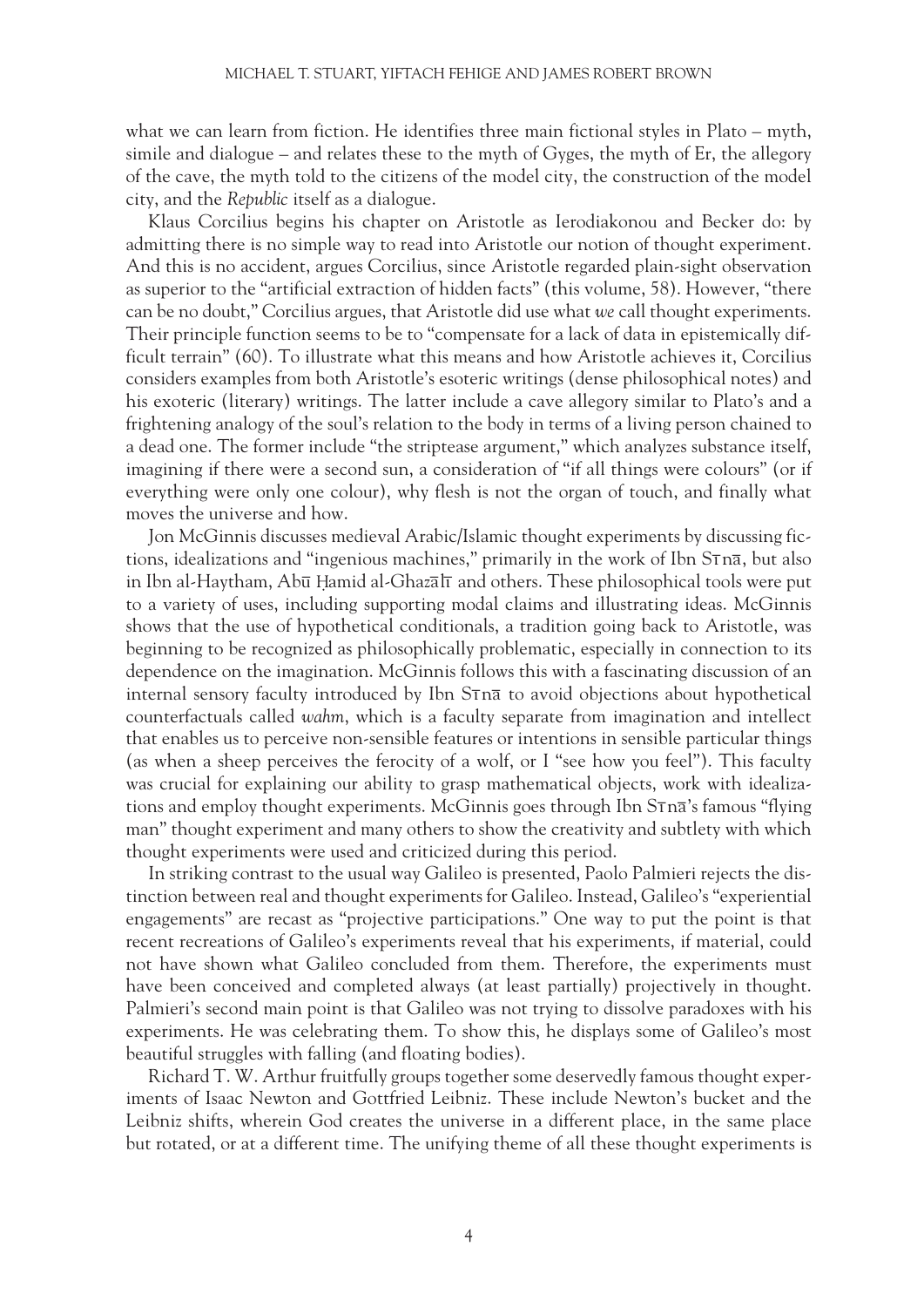the use of indistinguishability to show something about the nature of motion and matter. Arthur discusses the context and motivations of these thought experiments in relation to the work of other philosophers like Descartes, Hobbes and Locke, and shows how historically important theses such as Leibniz's identity of indiscernibles were originally grounded in indistinguishability thought experiments about matter and motion. The discussion branches out to other indistinguishability thought experiments concerning God's abilities, the nature of perception and the nature of mind, one of which anticipates Searle's Chinese room thought experiment.

In Chapter 7, Kenneth R. Westphal charts the development of transcendental thought experiments found in Kant, Hegel, Wittgenstein and others. Westphal prefaces this with a historical-philosophical discussion of the nature of philosophy and its limits, especially with respect to the possibility of global perceptual skepticism and massive reference failure. Through this preface, Westphal breathes life and immediacy into his discussion of these thought experiments which are transcendental in the sense that they try to grasp some of our key cognitive capacities and their limits. Examples include Kant's thought experiments that ask us to conceive of a complete absence of space or time; Kant's thought experiment in which there is no regularity in the sensory manifold; and Wittgenstein's thought experiments in *On Certainty* which ask us to violate in imagination some of the most fundamental regularities we know to obtain, such as conservation of mass. Despite their apparently external subject matter, these are thought experiments about what we can and cannot think. Our failures or difficulties become crucial data for the construction of philosophical theory.

The glimpse provided by Part I into historical uses and examples of thought experiments naturally leads to certain philosophical and sociological questions such as: What are the features common to (sets of) thought experiments? Do different communities draw different divisions between thought experiments, fictions, models and arguments? How contextual are the success criteria for thought experiments, and what causes a community to change them? Answering these questions requires a somewhat broader perspective, and a natural thing to do is to look at *fields* of inquiry rather than periods and thinkers. For example, what are the sorts of thought experiments used in politics, economics, theology, ethics, physics, biology and mathematics? What unites them, how are they used and how have they changed? This is the goal of Part II, which collects domain-specific observations and presents accounts of the characteristics and practices of thought experimentation in the fields just mentioned. This part of the collection is organized like the first, to include chapters that summarize and expand on previous work (e.g., in physics, mathematics and ethics) with some relatively new areas ripe for cultivation (economics, biology, theology and politics). As with the previous section, further expansion is desirable, for example, to thought experiments in metaphysics, chemistry, geology, sociology, engineering, law, architecture, etc. A brief summary of these chapters follows.

#### **Thought experiments in their disciplinary contexts**

Nenad Miščević (co-originator of the mental models account discussed by Nancy Nersessian in Chapter 17) discusses thought experiments in political philosophy. These typically present some social arrangement, ask us to judge it, and then use that judgement as evidence for a political or philosophical claim. From the model city (also discussed by Becker, this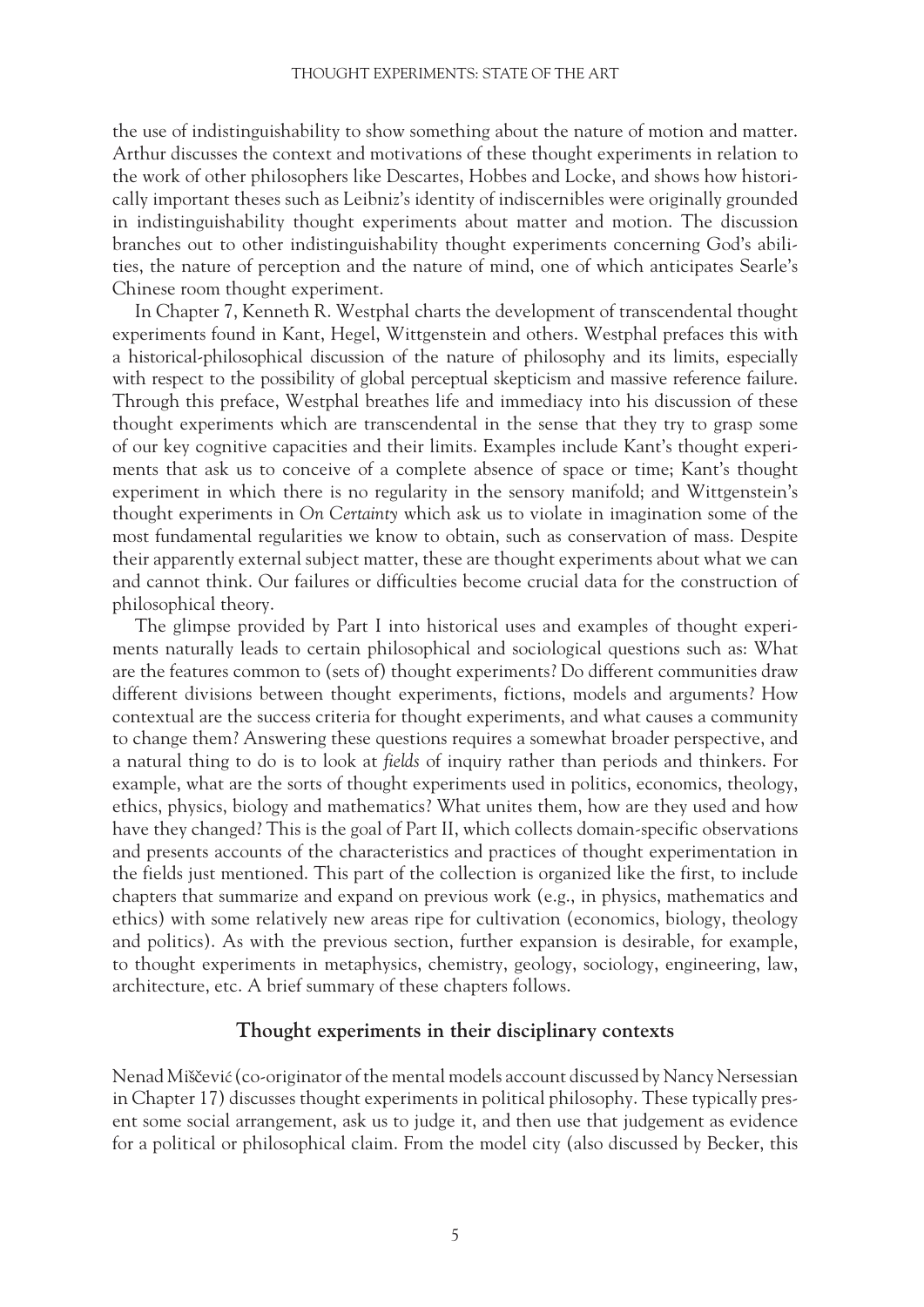volume), we learn about justice itself. From behind Rawls' veil of ignorance, we judge different arrangements of "the basic structure" of society and reason about which is best. Similar thought experiments are found in Rousseau, Dworkin, Cohen and Kukathas, and many more are collected in Tetlock and Belkin's (1996) *Counterfactual Thought Experiments in World Politics*, which helped to spur recent literature on the topic. Miščević considers the characteristics and stages of such thought experiments, analyzes historical and contemporary examples, and argues even for the indispensability of such thought experiments in political thought by canvassing the possible sources of evidence available to political philosophy. Finally, Miščević outlines some general desiderata for successful political thought experiments and asks what this discussion can tell us about ongoing philosophical issues, such as the status of ideal theories in political reasoning.

Some authors claim or imply that economics proceeds primarily by thought experiment. Taking up a contrary position, Margaret Schabas argues that not only are thought experiments rare in economics, but when we do find something that looks like one, it usually isn't. Her position relies on a conception of thought experiments according to which at least some experimental manipulation is necessary (which in turn relies on a particular notion of experiment). According to this conception, a mathematical model that operates by derivation, no matter how hypothetical its content is, cannot be a thought experiment. Schabas also rejects the view that modelling (and mental modelling) is experimental. Schabas does identify a few genuine thought experiments in economics, such as Hume's, in which everyone in a society wakes up with an extra five units of currency in their pocket. And she is happy to admit that economics is increasingly experimental. However, the "thought" and "experiment" portions of economics are not very often combined in the way that we see, for example, in physics. Some of these claims are taken up by Julian Reiss (this volume), who attempts to explain why there are less thought experiments in economics than elsewhere.

Thought experiments have long been part of the method of theology, but the features of such thought experiments and what their involvement says about theology are open questions. Yiftach Fehige considers six ways thought experiments and theology have or might come together in philosophical discourse. First, there are some who dismiss the use of thought experiments in ethics for theological reasons. Second, their appearance in theological contexts has been taken as evidence against the reliability of thought experiments in general. Third, the presence of thought experiments in both science and theology has been used to argue that there are comparable standards of rationality in these two disciplines. Fourth, theological thought experiments have an intriguing literary nature that might be helpful in advancing the investigation of thought experiments through aesthetics (as in, for example, Davies, this volume; Elgin 2014; and Meynell, this volume). Fifth, the claim that philosophy would be impossible (or at least severely impoverished) without thought experiments also appears to be true of philosophical theology. Finally, what is called revealed theology has its own thought experiments, which are fundamentally different from those we find elsewhere.

This brings us to ethical thought experiments, which are among the most well-known in any discipline. Like philosophers of politics (if Miščević is correct), ethicists seem *required* to appeal to thought experiments because normative claims are not amenable to the same sources of evidence as less normative disciplines. In his chapter, Georg Brun provides a general characterization of ethical thought experiments, including the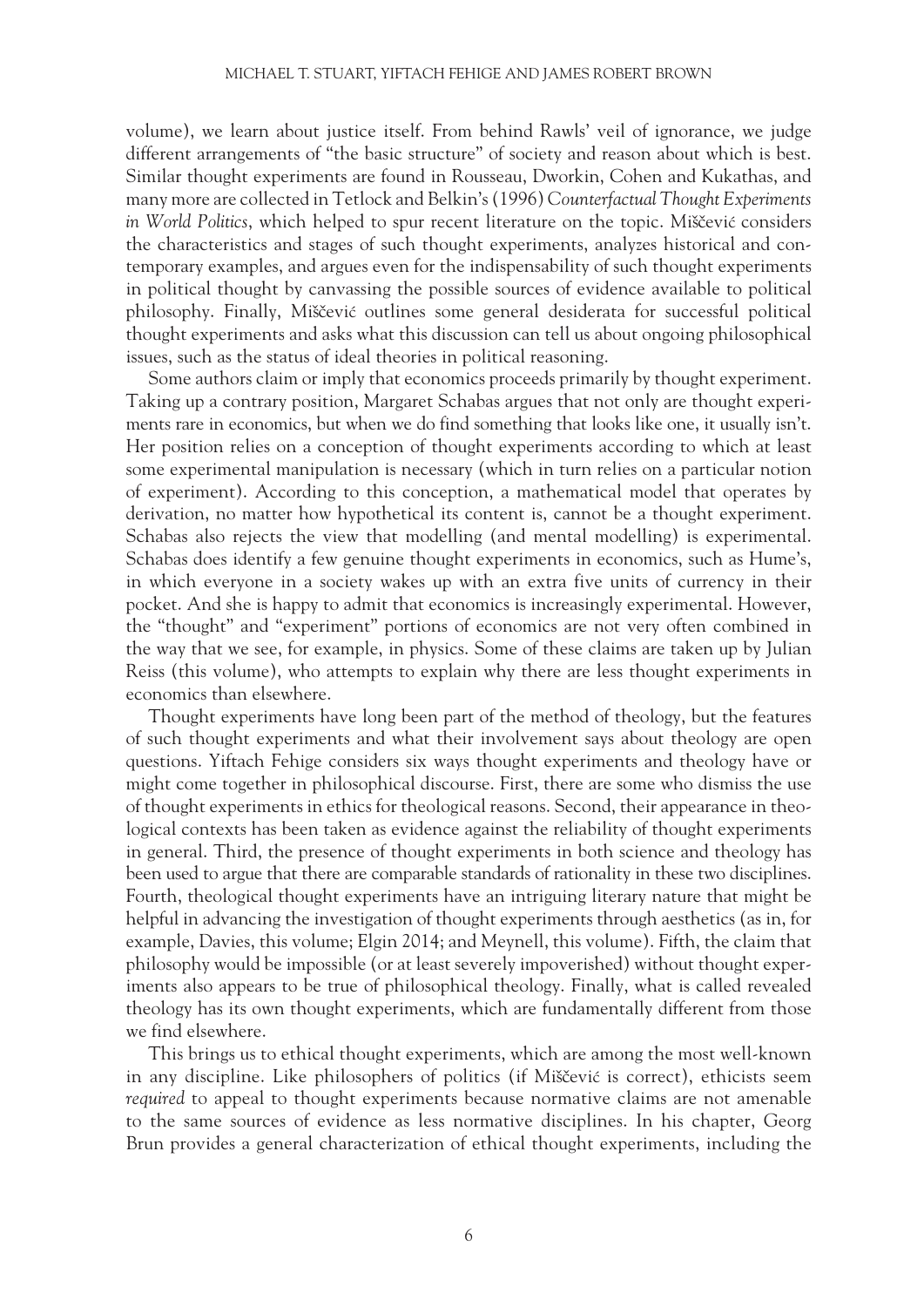infamous trolley problem, Thomson's violinist, Singer's drowning child, Shue's ticking time bomb diffused by torturing a terrorist, and Rawls' original position. Brun produces a typology and considers objections (including moral objections) to the use of thought experiments in ethics.

Kent A. Peacock turns us to physics, which is the only discipline that could rival philosophy in terms of the quantity and historical significance of thought experiments. Though it is an open matter whether thought experiments in ethics, epistemology or metaphysics achieve their goals, the question in physics is not if, but how. Peacock is more liberal in his characterization of thought experiments than Schabas, including even textbook problems that deal with simplified scenarios like blocks sliding down inclined planes. Peacock notes that there are thought experiments that illustrate or draw attention to certain ideas, but he chooses to focus on those that have left indelible marks on physical theory and practice well beyond the intentions of their creators. These include Maxwell's demon, the Einstein-Podolsky-Rosen thought experiment, Einstein's riding a light wave, Einstein's elevator (and its progenitor – an observer falling off a roof), Einstein's "hole" argument, Plank's oscillators, Einstein's mirror, Heisenberg's microscope, Schrödinger's cat and even quantum computation. In all of these cases, theoretical solutions to the problems raised by thought experiments, and problems with the theoretical solutions suggested by those thought experiments, make up important parts of the history of physics. Peacock concludes with a discussion of the future of thought experimentation in physics.

Unlike physics, biology is not brimming with famous thought experiments. Guillaume Schlaepfer and Marcel Weber begin their chapter by considering why this might be. For instance, the theoretical portion of biology seems to play a "more marginal" role in biology compared to the role played by theoretical physics in physics. And biology, unlike physics, has more direct experimental access to its systems. This does not mean that there are no interesting thought experiments in biology, however. For example, Darwin's work contains many. Schlaepfer and Weber consider Jim Lennox's (1991) account of these thought experiments and raise some interesting questions. For example, if thought experiments should involve the imagination, *how much* imagination do we require for something to count as a thought experiment? This is especially poignant in the case of Darwin, whose thought experiments are characteristically full of references to empirical evidence. Does this make them less imaginative (and therefore less thought experimental)? At this point the chapter turns to the work of mathematically focused population geneticists. In this literature we find R. A. Fisher's sexually reproducing community with three (or more) sexes, and other candidates for biological thought experiments.

Finally, Irina Starikova and Marcus Giaquinto tackle the question of thought experiments in mathematics, where, as they point out, it is not at all strange to see our stock of knowledge increase from thought alone. A more interesting issue, they claim, is the use of sensory imagination in mathematical thought experiments. They provide several examples of such thought experiments from knot theory, graph theory and geometric group theory. Many of these are justified because the visualizable manipulations of mathematical objects (like knots) are tied directly to formal manipulations. "For foundational purposes there needs to be some way of fixing the subject matter in mathematical terms, so that the correctness of basic assumptions and methods can be proven. But once that job has been done, we may proceed without adverting to our foundational definitions" (this volume, 262).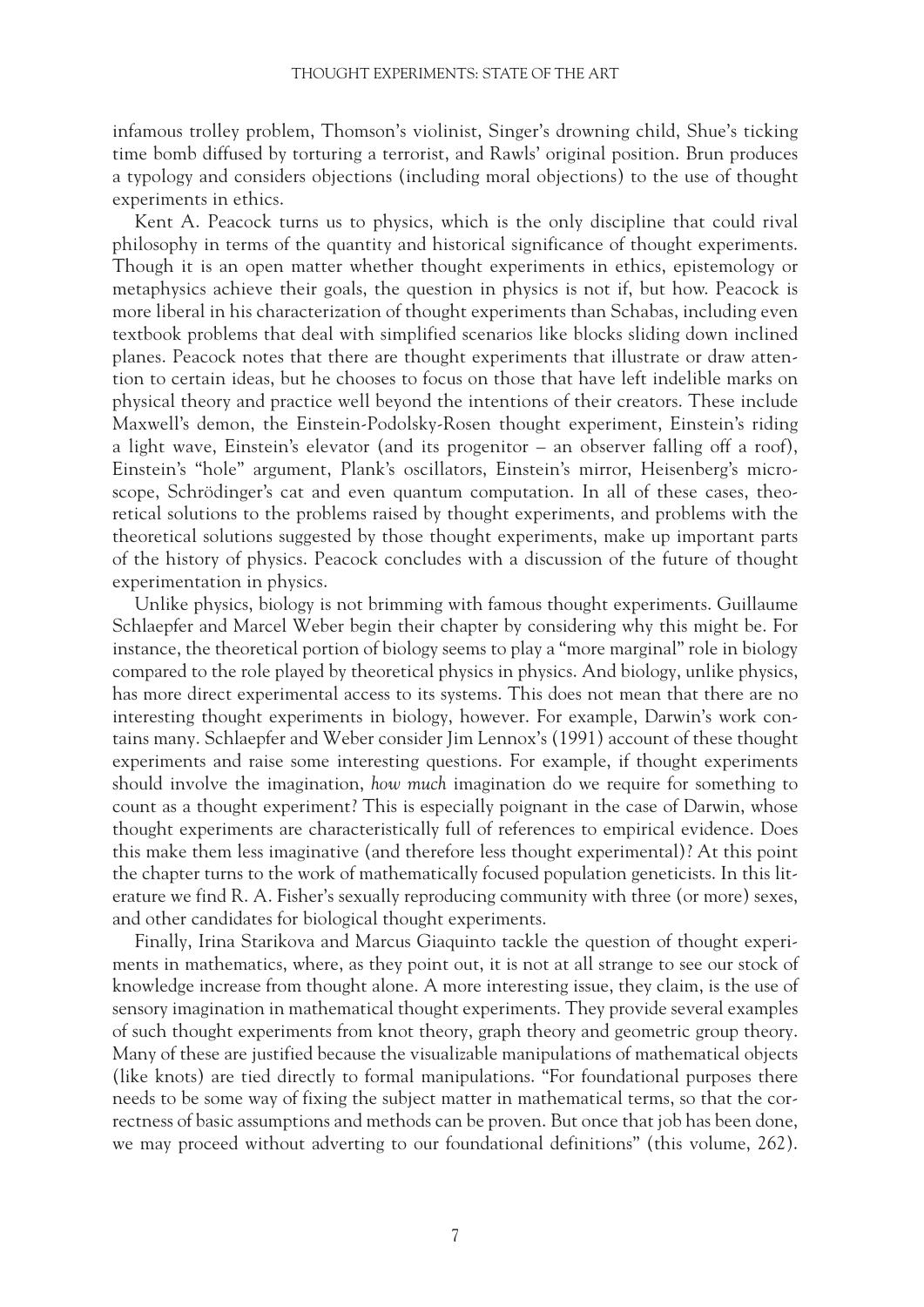In their exploration of graph theory, they find visual imaginings that proceed "in a truly experimental way" (272). They go on:

The utility of visual imagination depends on confining our efforts to images and image transformations which are simple enough for us to manipulate reliably in imagination. But the variety of images and image transformations that we can handle reliably suffices to make visual imagination a potent instrument of mental experimentation in mathematics.

(272)

In sum, there are thought experiments in mathematics that involve "active use of visual imagination" and go "beyond the application of mathematically prescribed rules, as a way of answering questions or overcoming obstacles" (275). Intriguingly, the epistemic support provided by these thought experiments is deemed *empirical*. This might seem counterintuitive, but "empirical evidence has a much larger role in the epistemology of actual mathematical belief acquisition than is often thought" (276).

With some understanding of the history and disciplinary context of thought experiments, we turn to Part III, which presents and reappraises the main existing philosophical accounts of thought experiments. Our contributors develop, defend and criticize epistemological accounts that attempt to explain when and how a thought experiment succeeds. There is a deflationary empiricist account that treats thought experiments as a mere subset of arguments (Chapter 15), a rationalist account that treats thought experiments as possible stimulants of rational insight (Chapter 16), a naturalist account that portrays thought experiments as the manipulation of what cognitive scientists call "mental models" (Chapter 17), a transcendental account that portrays thought experiments both as continuous with real experiments and also as conditions for the possibility of real experiments (Chapter 18), and a phenomenological account that takes as fundamental the first-person experience of performing a thought experiment (Chapter 19).

To introduce this section, we think it might be helpful to have a quick look at the history of these accounts.

#### **Some history of the philosophy of thought experiments**

Unfortunately, there are only a few resources concerning the history of the philosophy of thought experiments (e.g., Kühne 2005; Moue, Masavetas, and Karayianni 2006; Fehige and Stuart 2014), and those sources focus mostly on philosophy of science. This can perhaps be forgiven, since the earliest notion of a *Tankeexperiment* relied for its meaning on the scientific experiment. This is equally true for Ørsted as it was for Georg Christoph Lichtenberg, Novalis, and Immanuel Kant, who were writing just before Ørsted using similar notions (see Schildknecht 1990; Daiber 2001; Fehige and Stuart 2014). The philosophers who followed Ørsted, including Ernst Mach, Alexius Meinong, Pierre Duhem, Thomas Kuhn, and Imre Lakatos, continued to focus on the experimental nature of thought experiments.

Mainstream philosophers picked up the moniker in the mid-1980s. Jonathan Dancy considered the use of thought experiments in ethics, and Daniel Dennett considered them in epistemology and metaphysics under the name of "intuition pumps." Dancy and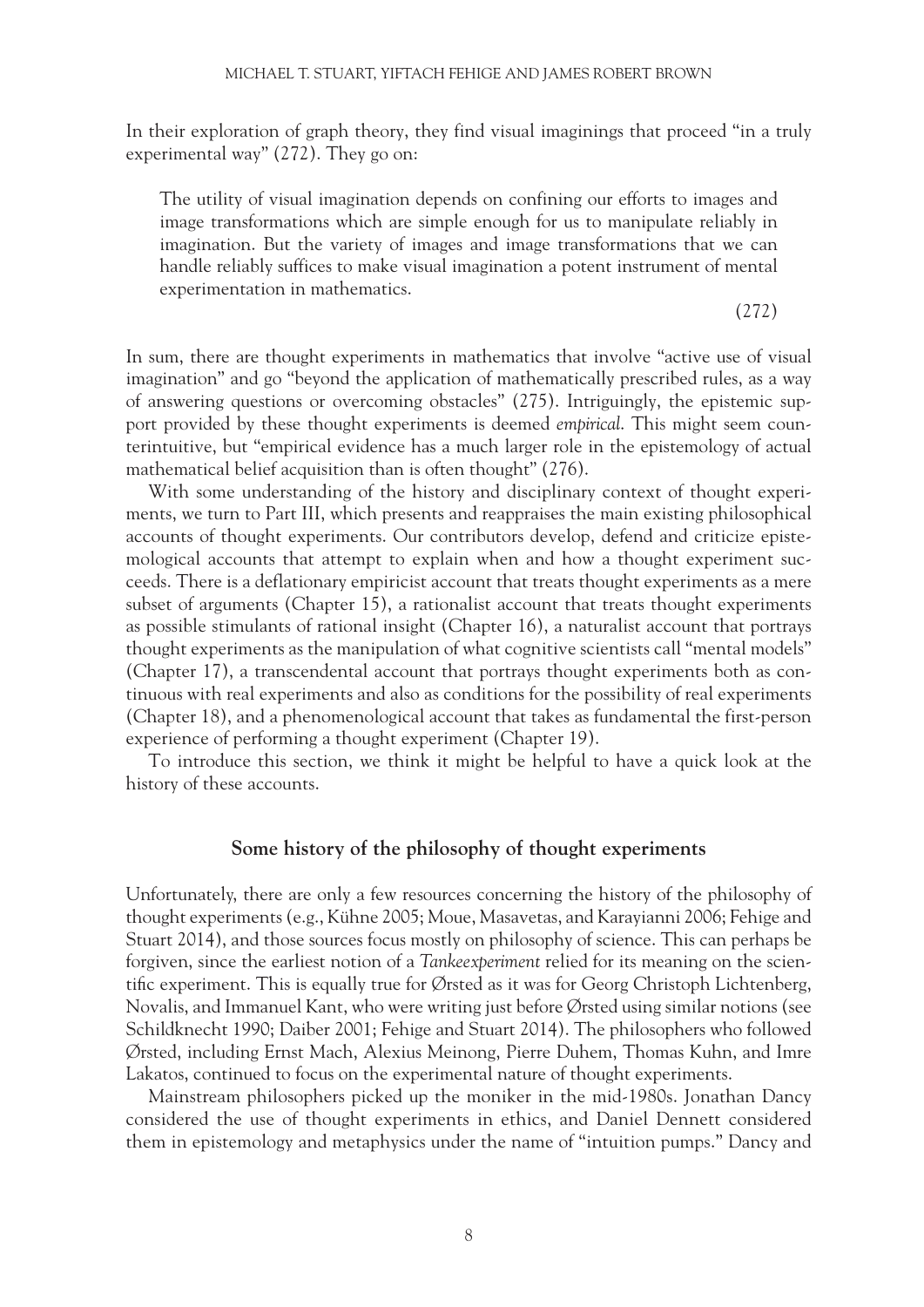Dennett weren't convinced by thought experiments that purported to establish certain philosophical conclusions. Skepticism intensified with the introduction of experimental philosophy.4 But whether the discussion takes place in metaphilosophy or philosophy of science, the main epistemological worry is the same: can these thought experiments really be doing what they seem to be doing? This question takes its present form in the chapters of Part III through a dialogue that we think started with Kuhn.

Unlike Mach and those before him, Kuhn wrote about thought experiments mainly as a tool for motivating or justifying scientific revolutions. For Kuhn,

A crisis induced by the failure of expectation and followed by revolution is at the heart of the thought-experimental situations we have been examining. Conversely, thought experiment is one of the essential analytic tools which are deployed during crisis and which then help to promote basic conceptual reform.

(Kuhn 1977, 263)

Kuhn cites Einstein's train, Heisenberg's microscope, and several fragments from Galileo as examples of thought experiments that play this role in theory change. He calls these "an important class of thought experiments" (260–61), and he concludes that "from thought experiments most people learn about their concepts and the world together" (253).

For Kuhn, revolutionary thought experiments were not used to generate new facts, but to ease scientists through the arational period of crisis that exists between scientific paradigms, back to the rational progress of what Kuhn calls "normal science." In a period of crisis, we must weigh the competing claims, methods and potentials of rival paradigms. And it seems that thought experiments can and have helped us partially to transcend the confines of our paradigms, which is necessary if we are to be convinced of a new world-view. Kuhn argues that by changing and exploring our world-views by means of thought experiments, we learn indirectly about the world as well.

Kuhn's answer to the question of how thought experiments fuel scientific progress did not win widespread acceptance, although there is still some sympathy (for example, Sorensen 1992; Gendler 1998; Van Dyck 2003). What is important in the present context is Kuhn's idea that thought experiments play a justificatory role in science, and especially in scientific revolutions. This idea was central for those who organized the first conference on thought experiments in 1986, and it has been a point of contention ever since. The proceedings of that conference were published in Horowitz and Massey (1991), and on the first page of their introduction the editors point out that what is at stake is a "paradox" inspired by Kuhn's paper. The paradox of thought experiments consists in the "puzzling fact that thought experiments often have novel empirical import even though they are conducted entirely inside one's head."5

Kuhn's "puzzling fact" only became a "paradox" via the ensuing debate between James Robert Brown and John D. Norton, which presented two clear but conflicting solutions: one with "epistemic magic," and one without. Brown and Norton assumed with Kuhn that thought experiments could play a justificatory role in scientific revolutions, and they both took the scientific record as their main source of information. However, they disagreed about what thought experiments were and what they could do. Brown presented a Platonic theory of thought experiments and Norton developed an empiricist account that characterized thought experiments as arguments. Brown claimed that thought experiments could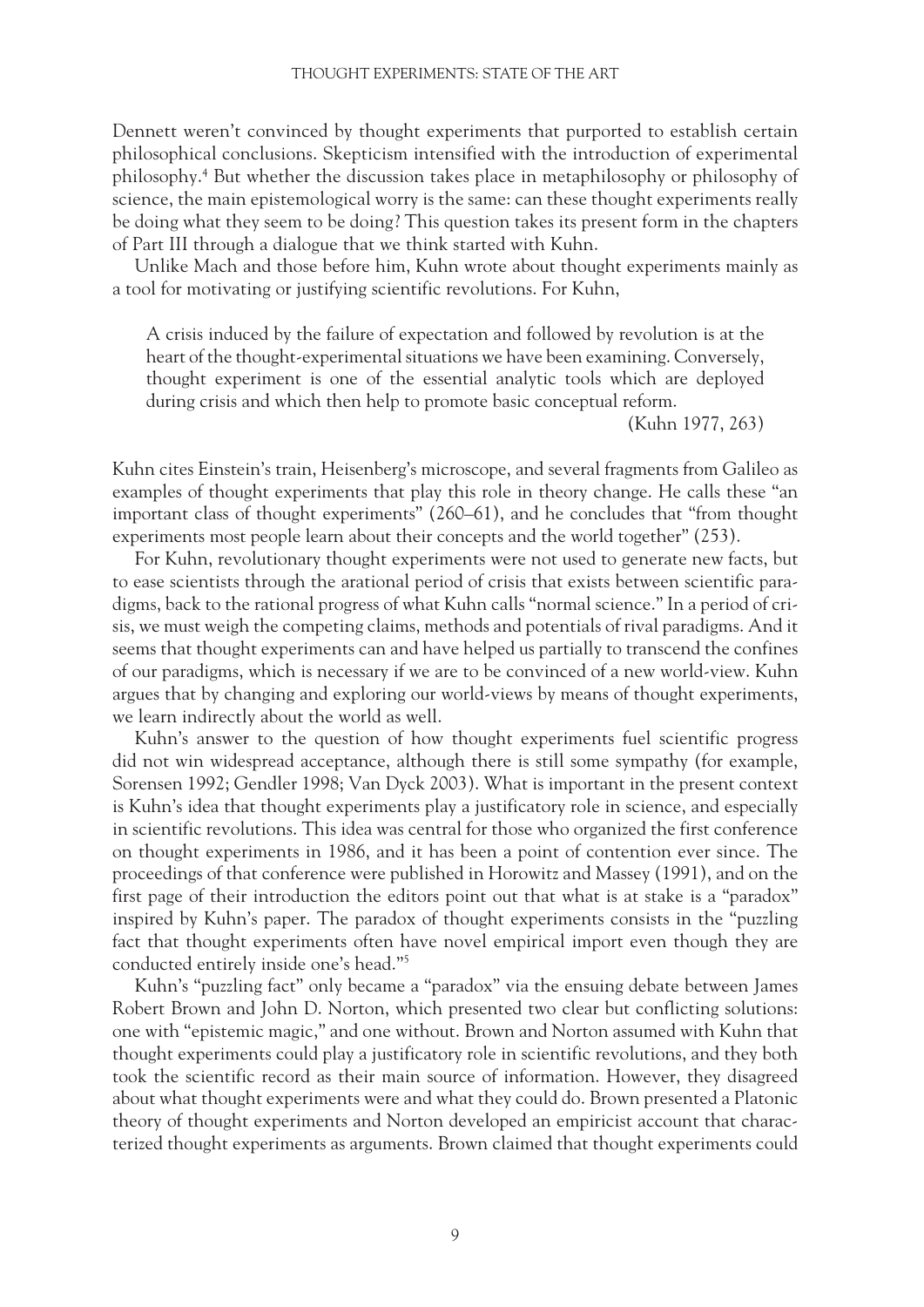provide direct access to truths about laws of nature, which is something Norton derided as magical. Each was attempting to resolve Kuhn's puzzle.

Brown began with Galileo's falling bodies thought experiment (see Palmieri, this volume) in which

we have a transition from one theory to another which is quite remarkable. There has been *no* new empirical evidence. The old theory was rationally believed before the thought experiment, but was shown to be absurd by it. The thought experiment established rational belief in a new theory.

(Brown 1986, 10)

It does this independently of experience because "there has been no new observational data" (11), the conclusion does not follow deductively from the premises (11–2), and because "it is not a case of seeing old empirical data in a new way" (which is, Brown writes: "essentially Kuhn's thesis" 1986, 11). So Brown accepted that at least some thought experiments perform the role that Kuhn envisaged, "a crucial role in paradigm change" (2). They play this role by providing reasons to reject one theory and adopt another, and those reasons are not strictly logical, nor do they rely solely on previous sense-experience.

Norton also focused on revolutionary thought experiments, and he agreed with Brown concerning the problem: "Thought experiments in physics provide or purport to provide us information about the physical world. Since they are *thought* experiments rather than *physical* experiments, this information does not come from the reporting of new empirical data." But he drew a very different conclusion:

There is only one non-controversial source from which this information can come: it is elicited from information we already have by an identifiable argument ... The alternative to this view is to suppose that thought experiments provide some new and even mysterious route to knowledge of the physical world.

(1991, 129)

Norton thus presented Kuhn's puzzle in the form of a dichotomy, bringing us to the paradox: if thought experiments provide new information about the physical world, yet do not require new information about the physical world, either the new information is a rearrangement of old data, or else it comes from rational insight.

A great deal of papers and books published on thought experiments since 1991 in philosophy of science have mentioned or focused on this paradox.6 Most of them present Kuhn's problem in slightly different terms, or call it by a different name. Given that the paradox is rarely presented in the same words, some writers have begun to question whether there is actually more than one paradox.

For instance, Horowitz and Massey characterized the paradox in terms of the "fact that thought experiments often have novel empirical import even though they are conducted entirely inside one's head." Depending on how we interpret "novel," "empirical import," and "entirely inside one's head," we get different versions of the paradox. There are many ways for something to be novel, for example, by being surprising, non-derivable, or by presenting us with a previously non-existing belief, experience, ability, pattern,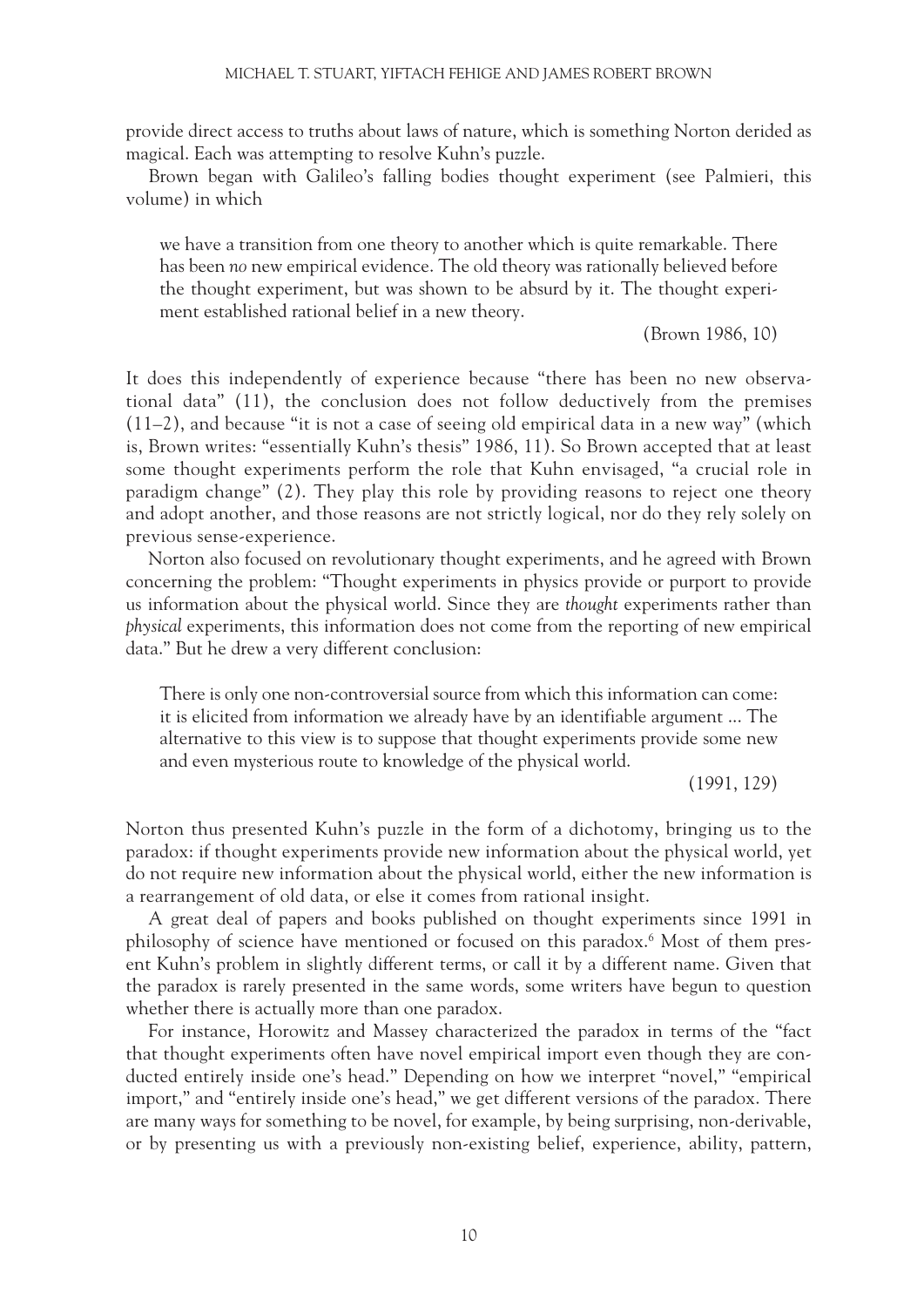property, or relation. Likewise, there are many ways of having empirical import, for example, by prompting a change in our existing set of empirical beliefs, knowledge, evidence, understanding, information, etc. Finally, to be "inside one's head" might require that the *elements* manipulated in a thought experiment be in the head, that the thought experimental *process* be in the head, or that the *evidence* that justifies the output of a thought experiment be in the head (for an extended discussion of these and other options, see Stuart 2015, ch. 1 §§3–5).

For Brown and Norton, empirical import meant empirical knowledge. Brown and Norton disagreed, however, concerning the relevant sense of novelty and also concerning the sources of evidence in the heads of thought experimenters.

Before considering where other philosophers in the literature stand with respect to novelty, empirical import and independence of experience, we'd like to summarize the two chapters in this volume dedicated to the views of Brown and Norton. In her chapter, Elke Brendel helpfully distinguishes five main sub-claims of Norton's position. Using this framework, she explains the various attacks and defenses that have been made, and others that could be made, against each of them. She identifies one of these claims as impossible to reject without begging the question against Norton, and presents several powerful arguments against three others. One of the claims, the *Reconstruction thesis*, is argued to be defensible. Brendel concludes by showing that if we reject what she regards as the weaker of Norton's claims, this will not commit us to Brown's position.7

In his chapter, Thomas Grundmann focuses on the two main arguments Brown gives for his position: 1) an inference to the best explanation, according to which Platonism is the best explanation for the practice of scientific thought experimentation, and 2) an argument from analogy that ties Platonism in mathematics to Platonism in science. Both of Brown's arguments rely on a particular account of the laws of nature, namely, the Dretske-Tooley-Armstrong account. According to this account, laws of nature are relations between universals. If it is correct, perhaps Brown is right that empiricism cannot explain our mental access to such universals and their relations. And since the rational access to the mathematical realm is *also* a matter of access to universals, we gain support for the analogy between mathematical and scientific thought experiments. Grundmann forcefully attacks both of the two main arguments, in addition to the account of laws of nature that Brown relies on. He then considers the ways in which Brown's account could be revised, and closes by asking whether and how a Platonic account of thought experiments could deal with philosophical thought experiments.

Faced with the extremes of rationalism and empiricism, many who contributed to the debate after 1991 sought a middle ground. Sören Häggqvist (1996, 2009) agreed with Norton that insofar as thought experiments are to play an evidential role in science or philosophy, they must participate in arguments. That is, thought experiments are used to contest or bolster theoretical claims by providing (usually modal) evidence that counts for or against a claim (see Williamson 2005, 2016 for a similar view). For Häggqvist, a thought experiment thus plays a justificatory role in the same way a real experiment does: by contradicting or supporting a claim made by the theory through participation in an argument. This makes (thought) experiments *parts of* arguments. However, Häggqvist denies Norton's claim that the performance of a thought experiment just is the performance of an argument, because an experiment cannot be formally valid or invalid.<sup>8</sup> Häggqvist's insight is taken up by Tim De Mey (2003), who argues that we should investigate the epistemic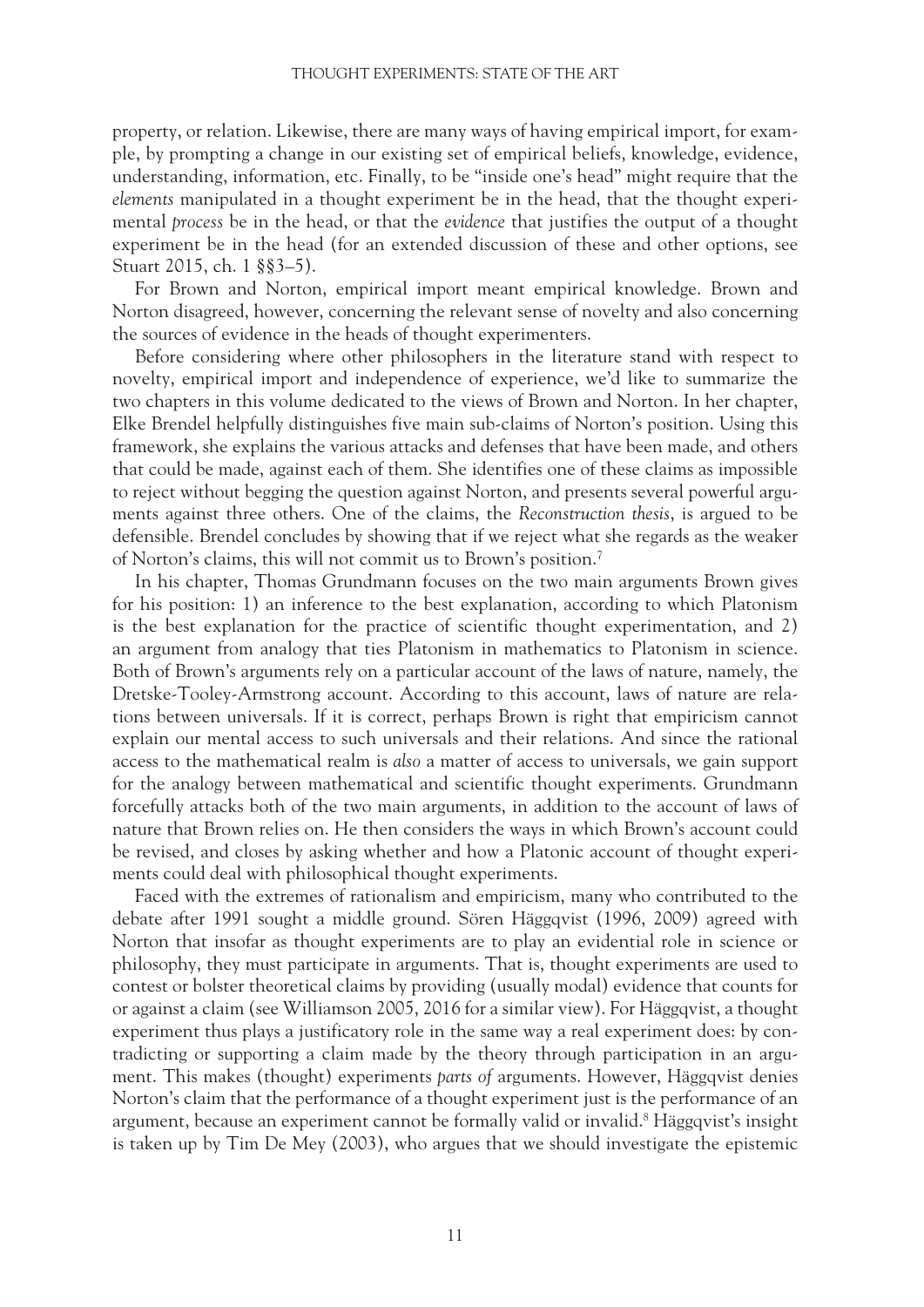impact of the thought experiment's conclusion in one way, and how it produces that conclusion in another.

In other words, there is the conclusion of the thought experiment, which is a product of psychological mechanisms including imagination, memory and intuition. And there is the use of that conclusion in an argument for or against the truth of a claim, which might be justified in the standard ways identified by logicians. It is therefore important to be clear which of these two very different characterizations of the paradox we are addressing in any epistemological account of thought experiments: the reliability of the processes that bring us to the conclusion of the thought experiment, or the reliability of the inferences we use to make that conclusion bear on a theory or theoretical claim.

There are also naturalists in the debate who claim that we can and should use science to discover how thought experiments work. This idea was already present in Mach (1905) and Wolfgang Yourgrau (1962, 1967). But Roy Sorensen was the first to give an in-depth naturalist account of thought experiments (1992).

Like Häggqvist and Williamson, Sorensen portrayed thought experiments as a type of modal reasoning. And like Mach (1905), he placed thought experiments on a continuum with real experiments. Along with several others (including Richard Arthur, Alisa Bokulich, Tamar Gendler, Kuhn and Lichtenberg), Sorensen argued that thought experiments mostly eliminate irrationalities in our thought. And again following Mach, he claimed that thought experiments function by drawing upon the stores of empirical knowledge that we accumulate in our lifetimes, combined with the innate ideas and structures that have been programmed into our minds by evolution. This is what makes Sorensen a naturalist in particular: his use of evolutionary psychology to justify the reliability of thought experiments.

Sorensen agreed with Norton that thought experiments "repackage" old information to make it "more informative" (1992, 4). In this sense, he adopted Norton's notion of novelty. But his interpretation of empirical import is quite different. Instead of empirical knowledge, he took the goals of thought experiments to include the creation and stabilization of phenomena, atheoretical exploration, and the definition of concepts. Achieving these goals does not usually amount to creating new empirical knowledge in the sense of providing new justified beliefs. One important point to learn from Sorensen about the paradox is that empirical import can mean much more than empirical knowledge. Catharine Elgin (1993, 2000, 2002, 2004, 2006 and 2014) has been focusing on thought experiments with respect to understanding instead of knowledge for some time. Mike Stuart (2016a, 2017, this volume) develops this idea as well.

Since Sorensen, more naturalists have emerged, many of whom rely to some extent on the argument from evolution. An important subset of these characterize thought experiments as "mental models," a technical term from cognitive science first applied to thought experiments independently and simultaneously by Nenad Miščević (1992, 2004 and 2007) and Nancy Nersessian (1992a, 1992b, 2007, 2008, this volume), and later by Tamar Gendler (2004) and others. Miščević and Nersessian agreed that "thought experiment descriptions" guide us in the creation of dynamic mental models which "mobilize" cognitive skills that render the outcome of the model manipulation epistemically efficacious. For example, we can make mental models that help us to produce reliable guesses about how and when water will spill out of variously shaped containers whose openings are tilted increasingly towards the ground. Such models draw on our everyday experience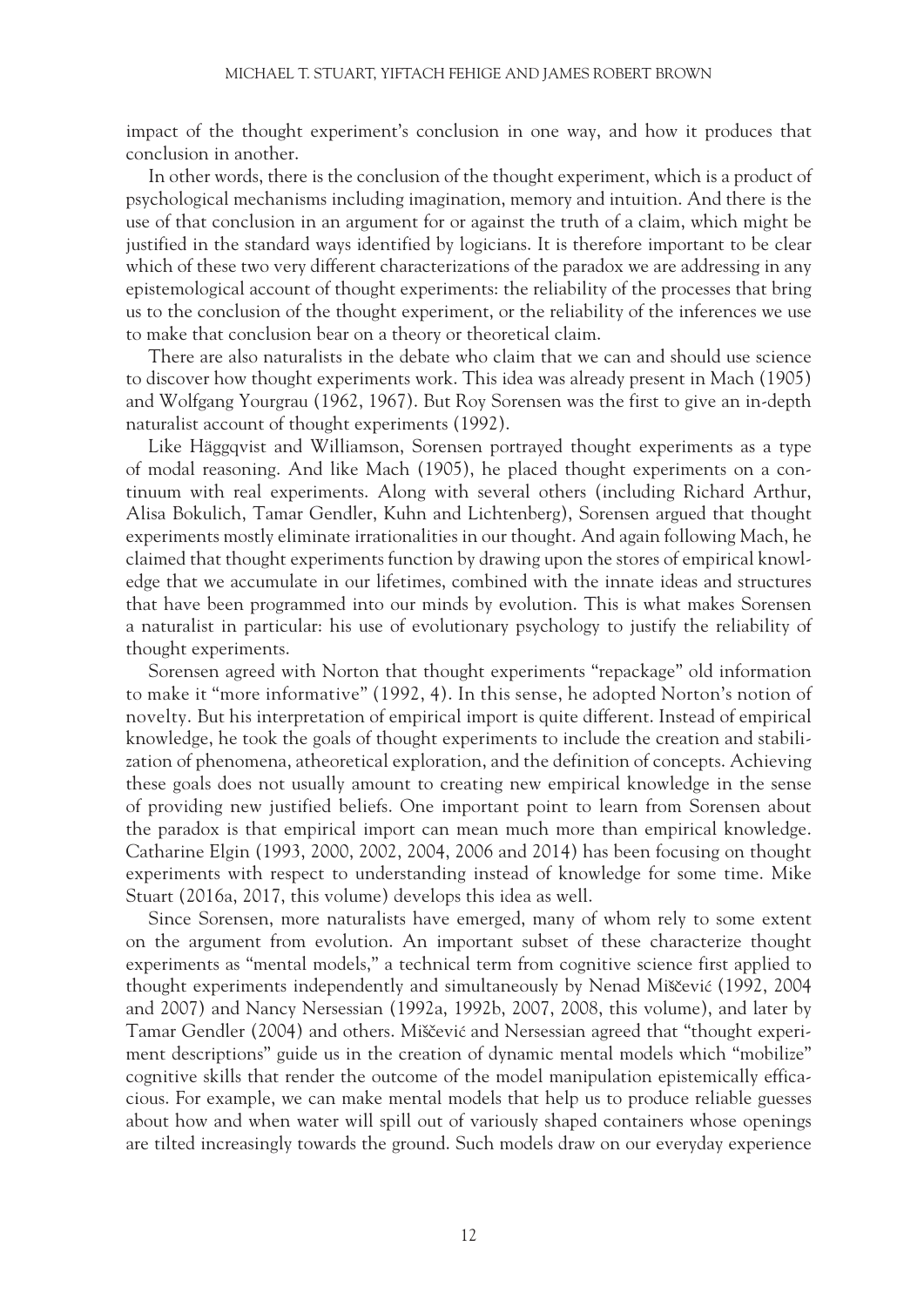with containers and liquids and pouring. It is easy to see why many problems are easier and faster to solve when represented in a mental model as opposed to verbally or formally: we get to use the same abilities and knowledge we use in everyday real-life situations (like moving in a gravitational field), and this is (supposed to be) very different from working out a solution using logical inferences, as Norton would have it.

In more detail, Nersessian argues that the narrative presentation of a thought experiment triggers the creation of a mental model, which is "a structural, behavioral, or functional analog to a real-world phenomenon" (this volume, 311). The mental model is analogous in the sense that it preserves something of the constraints operating on the objects and events of the imagined phenomenon (311). Such mental models are often visual or tactile in nature, are manipulated in real time, draw on embodied wisdom (1992, 294), and embed a specific and personal point of view into the model (1992, 295). With respect to the paradox, Nersessian made a telling remark early on:

The constructed situation, itself, is apprehended as pertinent to the real world in several ways. It can reveal something in our experience that we did not see the import of before ... It can generate new data from the limiting case ... [and] it can make us see the empirical consequences of something in our existing conceptions.

(1992, 296)

In other words, like Sorensen, Nersessian recognized many of the different ways empirical import could be interpreted. Instead of producing new knowledge, a thought experiment can highlight old data that did not initially seem important, it can separate phenomena that seem necessarily connected, it can generate new data from limiting cases, and it can clarify the consequences of previous conceptual commitments.

In her chapter in this volume, Nancy J. Nersessian begins with a presentation of the varied advancements in the literature on mental models from psychology, cognitive science, philosophy and neuroimaging studies. After all, if we're going to take seriously the suggestion that thought experiments are mental models in the scientist's sense, we must understand what the scientists are saying. And once we do, there are many remarkable details concerning how we reason using models that can inform the discussion, or pose new problems. Nersessian closes by considering how the account relates to or subsumes other accounts already mentioned in this introduction.

There are many important insights to gain from the naturalists. In terms of novelty, Gendler, Nersessian and Miščević all agree with Norton that existing knowledge can be manipulated, transformed or rearranged in a thought experiment to draw our attention to something we didn't notice before. However, these philosophers also identify additional sources of novelty, including truly novel mental presentations, which could take the form of new experiences, concepts or beliefs. But unlike Brown, these would not be interactions with real, mind-independent abstract entities. Gendler, Nersessian and Miščević also agree that rearrangement can help us to "possess" our beliefs by giving us the power to act on them, as when a thought experiment helps us to overcome a fear of flying that we know is irrational. Statistical knowledge that flying is safe is not enough to prevent fear in some people, yet thought experiments in the form of repeated positive visualizations can help agents to make their statistical knowledge about the safety of airline travel useful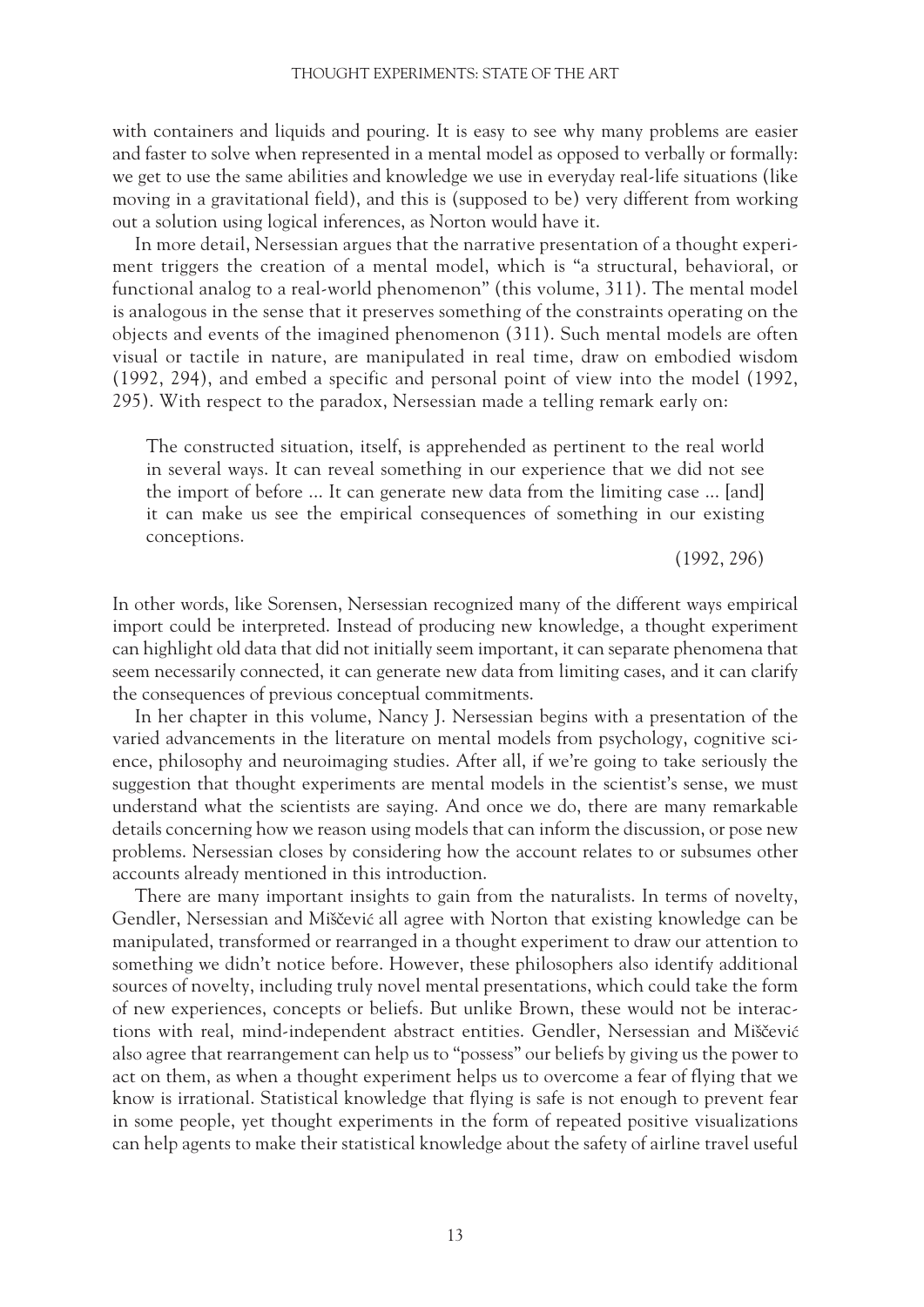(Gendler 2004, 1160). This sense of novelty concerns our abilities, and the relationships between our beliefs.

One final point concerns the distinction between propositional and non-propositional cognitive processes. Norton claims that "The actual conduct of a thought experiment consists of the execution of an argument, although this may not be obvious, since the argument may appear only in abbreviated form and with suppressed premises" (2004b, 50). Norton could be correct that the best way to explain the epistemological efficacy of thought experiments is to reconstruct them as arguments, which are manipulations of propositions, without being correct about the additional claim that the actual conduct of a thought experiment is the execution of an argument. Nevertheless, for Norton to be correct about this additional claim, we need to know if non-propositional cognitive processes are necessary for "the actual conduct" of a thought experiment. Mental modellers typically claim that such processes are necessary, or they reject the distinction altogether. (On this issue see Peijnenburg and Atkinson 2003, 121–5, and Goffi and Roux, this volume). Others have sided with Norton, arguing that we need only make reference to manipulations of propositions for a descriptively accurate epistemological account of thought experiments (e.g., Salis and Frigg forthcoming). This issue remains open.

In addition to empiricism, rationalism and naturalism, there is a Kantian account of thought experiments that has been developed in detail by Marco Buzzoni (2008, 2010, 2011, 2013a, 2013b, 2015, 2016 and this volume). According to Buzzoni, thought experiments should be considered from two philosophical levels of analysis. According to the first, thought experiments are a condition for the possibility of real experiments. That is, without thought experiments, we could not see objects and events as answers to questions that we put to nature. In order to question nature, we have to imagine different ways the world could be (2008, 116–20). Without our ability to distance ourselves cognitively from the actual situations in which we find ourselves, we would not be able to think of how things *might* be, and so we could not generate questions or hypotheses about what *is*. Therefore, not until we are in a position to entertain different hypotheses about what the world is really like (as opposed to how it merely appears) does experimental practice become possible. In this sense, thought experiments and real experiments are *not* the same; thought experiments are more fundamental. According to the second level of analysis, however, we note that thought experiments are given their content by experience: they put questions to nature, anticipate answers using induction and deduction, and must ultimately be justified by appeal to experience. In this sense, thought experiments are on a par with real experiments. To put it in a slogan: real experiments without thought experiments are blind, and thought experiments without real experiments are empty.

One insight that results from this view is that we must be careful to differentiate between thought experiments as cognitive actions necessary for the scientific enterprise in general, and on the other hand as mental variations of variables that anticipate how nature will answer our questions. Failing to do this, Buzzoni argues, will force us to dismiss what is common to thought and laboratory experiments (as Norton must), or to misidentify thought experiments as epistemologically indistinguishable from laboratory experiments (as Brown's account seems to allow).9 Buzzoni's account can accommodate both views. In his chapter in this collection, Buzzoni updates his account, first by responding to objections made by Yiftach Fehige (2012 and 2013), and then by mapping the terrain of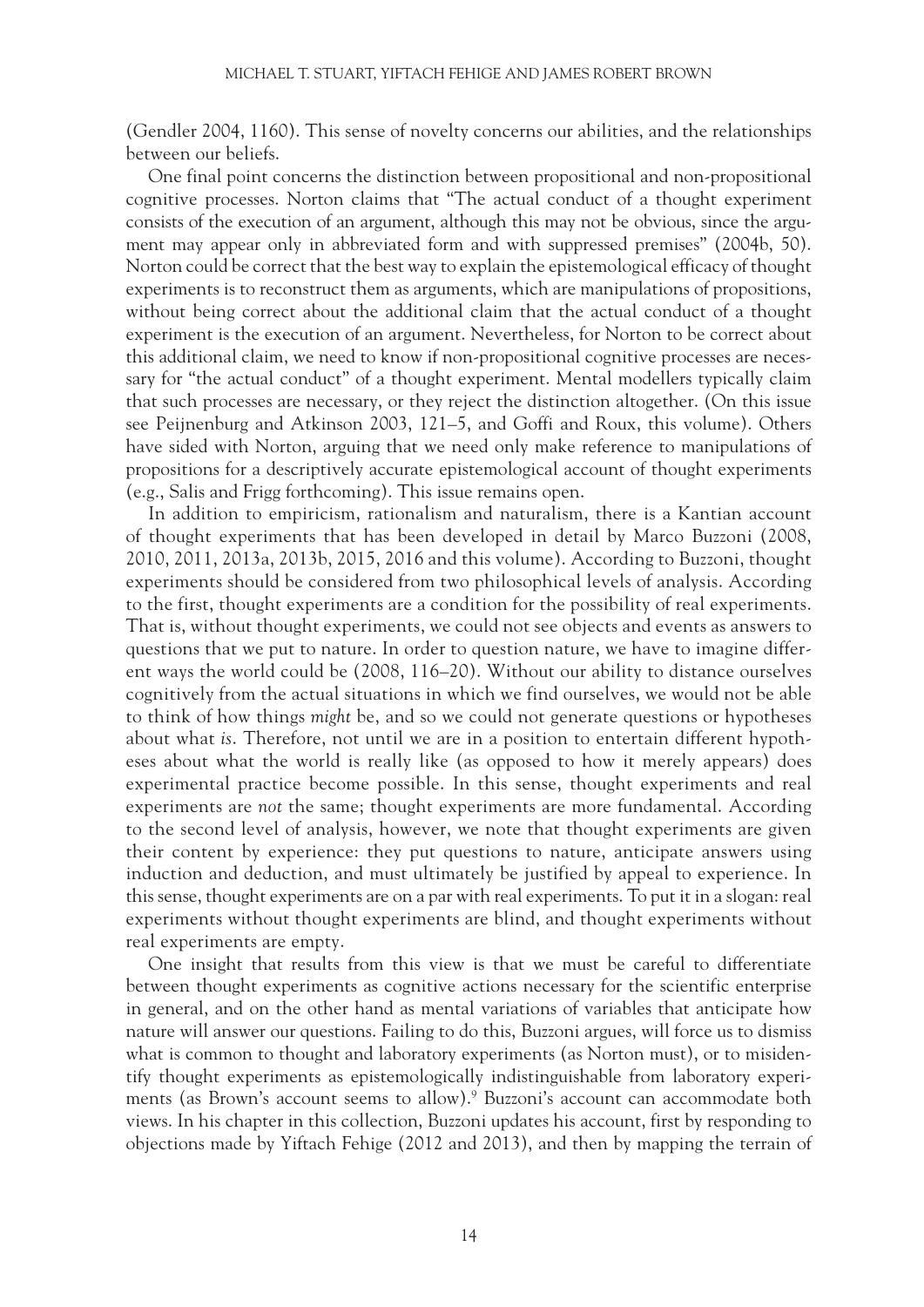possible Kantian approaches to thought experiments based on different interpretations of the Kantian a priori.

Another option is to produce a phenomenological account of thought experiments (see e.g., Mohanty 1991; Kujundzic 1995; Froese and Gallagher 2010; Fehige and Wiltsche 2013; Wiltsche 2013, this volume; Hopp 2014). Phenomenology takes as fundamental the "phenomena," that is, how things appear in conscious experience. One major insight of phenomenology is that what appears to us always outstrips our given sensory experience of it. Perceiving an object is not just receiving certain patterns of light on the retina; it requires recognizing the object as something with various properties and a certain history, which would appear different from different perspectives or under different conditions, and so on. Given this, our experience of any object (material or otherwise) consists also of our expectations, background knowledge, and abilities. Edmund Husserl called this expanded notion of experience when applied to an object, "horizontal givenness." Harald A. Wiltsche (this volume) applies this phenomenological framework to thought experiments, first by providing an excellent introduction to phenomenology in terms that anyone can understand, and second by pointing out that it is not only material objects that have horizontal givenness, but imaginings as well. Drawing on imagined cases from *The Simpsons* as well as special relativity, Wiltsche presents a general but careful consideration of how the action of performing a thought experiment can shed light on the different ways that objects and events appear in the imagination, how our background knowledge figures into the action of thought experimentation, and how we can learn from the process.

Besides rationalism, empiricism, naturalism, Kantianism and phenomenology, there are still other positions that are possible to take, for example, pluralism, contextualism and skepticism.10 And there can be combinations of existing approaches. Walter Hopp is a phenomenologist who treats thought experiments as fictions that give us rational access to universals (Hopp 2014), and one could be a Kantian who, when it comes to assessing individual thought experiments, is an empiricist. But we want to stress that despite the form of the above narrative, the philosophy of thought experiments is not a game of philosophical bingo in which we wait for all the philosophical -isms to be filled in and then go home. Thought experiments represent a rare four-way intersection of history, philosophy, cognitive science, and social science, and the opportunity for mutual information is precious. Here, knowledge from each of these disciplines (and others) can come together to enhance our understanding about the powers and limits of the mind. Each of the philosophical -isms can therefore be expected to inform but also *be informed* by historical discoveries, and cognitive and social scientific research.

The chapters in Part III represent much of the current state of affairs in the philosophy of thought experiments. Naturally, however, these chapters do not (aim to) exhaust all the possibilities. Addressing the questions they raise and also those that they don't is the purpose of Part IV.

#### **Future directions**

One lacuna in the above discussion is the lack of engagement between mainstream philosophy and philosophy of science. The first several chapters of Part IV help to address this. In the first, Stephen Stich and Kevin Tobia discuss the role of intuition in philosophical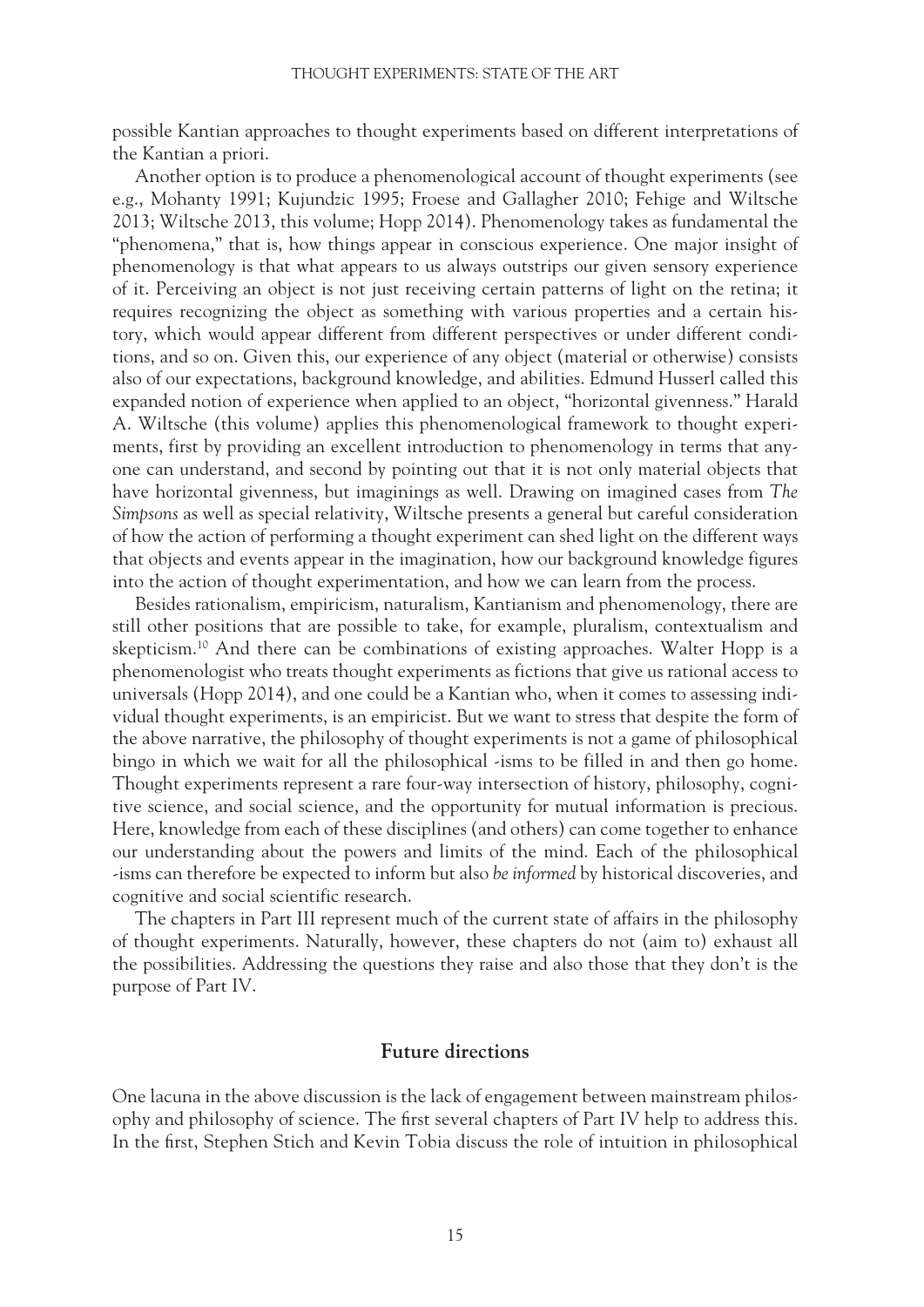thought experiments and the impact of experimental philosophy. They begin by differentiating intuitions stimulated by thought experiments that are used as evidence for claims about "in-the-head mental entities" (like the content or extension of concepts, or the warrant for implicit or tacit theories) versus "outside-the-head non-psychological entities" (like universals, modal or moral truths, or natural kinds). Their primary question echoes the paradox/puzzle mentioned above: how can intuitions about philosophical thought experiments be evidence for claims about extra-mental entities? While we lack a good story for why such intuitions might be thought to be reliable sources of evidence for extra-mental entities, experimental philosophy provides a set of powerful reasons to be skeptical about those intuitions. Stich and Tobia introduce and summarize what they take to be the major relevant insights of experimental philosophy, and then turn to some criticisms. They consider and reject the "expertise" defense, according to which the intuitions of professional philosophers are less vulnerable to irrelevant factors, and another defense that restricts what we mean by "intuition" in a way that would enable us to avoid the charges of experimental philosophy. This latter defense is one taken up by Kirk Ludwig, author of the second chapter of Part IV.

Kirk Ludwig asks what experimental philosophy would have to be like if it were to justify the skeptical conclusions of Stich and Tobia and others. Ludwig breaks experimental philosophy down into several sub-kinds, presents the main contemporary criticisms of experimental philosophy, and argues that experimental philosophy as it stands cannot cast serious doubt on the use of thought experiments in philosophy. It can display variation in intuitions, but this does not demonstrate the further claim that philosophical intuitions are mistaken, or that folk intuitions are correct. According to Ludwig, these further claims cannot be addressed using survey-based methods. Of course, this does not mean that experimental philosophy is not useful for philosophy; on the contrary, it can alert us to important cognitive biases and defects, it can help us design better thought experiments, and be better teachers to our students. Ludwig closes with a five-point reply to the criticisms of Stich and Tobia.

Sticking with thought experiments in philosophy, Sören Häggqvist and Daniel Cohnitz discuss a specific and very common *kind* of philosophical thought experiment, namely, the counterexample. For these thought experiments to succeed, they typically require the evaluation of at least one modal claim, usually a counterfactual, which raises the following question (another echo of the paradox): what reason(s) do we have to think that thought experiments can be reliable guides to modal claims?11 To address the problem, several formal reconstructions of the use of thought experiments as modal defeaters are considered, as well as the possibility of skepticism raised by experimental philosophy, and insights from the literature on the inference from conceivability to possibility (e.g., Gendler and Hawthorne 2002). Like Stich and Tobia, Häggqvist and Cohnitz vote for pluralism: different subfields of philosophy might require different things from thought experimental intuitions, and different epistemological accounts might be necessary. They finish by urging a closer connection between the discussion of thought experiments in metaphilosophy and philosophy of science. In both subfields, they argue, the dialectical context of a thought experiment appears necessary for a full epistemological account. This is an idea also championed by Goffi and Roux in Chapter 24.

In the next chapter, James W. McAllister considers cross-cultural and historical comparisons of thought experiments to "problematize the category of thought experiment and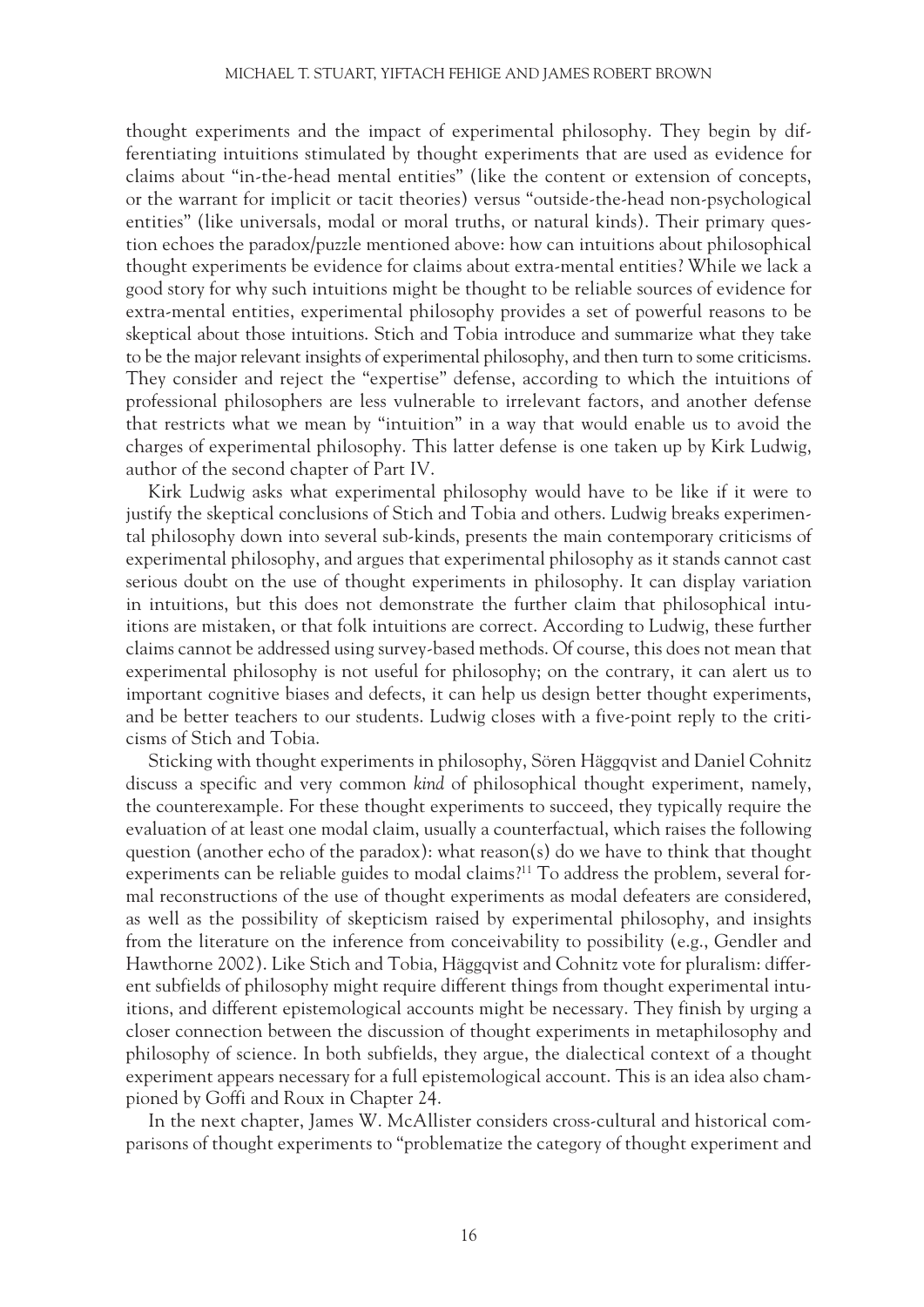its application in different historical and cultural contexts" (425). He does this by asking *where* different communities draw the line between thought experiments and other kinds of reasoning, *when* they use thought experiments, and under *which* conditions thought experiments are taken to have evidential significance. These issues are closely connected to the metaphilosophical issues of the previous three chapters, to the metaphysical concerns of the final chapter, but also to the entire first two parts of the collection, in which we find displayed exactly the sorts of differences McAllister examines. Based on these observations, McAllister argues against using the term "thought experiment" for any inference occurring before Galileo. In so doing, McAllister takes the contextual nature of thought experimental justification even further than Cohnitz and Häggqvist and Stich and Tobia. He employs a fully historicized view of evidential significance, according to which something counts as evidence *only* in a given socio-historical context. Because of this, ancient Greeks, for example, would not have accepted thought experiments as a method with evidential significance since they would not have accepted experiment in general as such a method. McAllister considers the use of thought experiments in the discipline of history as well as in the philosophical traditions of India and China to provide additional reasons against imperialistically labelling various imaginative activities as thought experiments.

Taking seriously the contextual and dialectical nature of thought experiments suggested by the previous chapters, Jean-Yves Goffi and Sophie Roux present a dialectical account of the logic of thought experiments. They argue that all thought experiments require the entertainment of a scenario, the mental manipulation of which requires non-propositional knowledge (knowledge-how, tacit knowledge, etc.). Meanwhile, for thought experiments to produce propositional knowledge, they must also trade in propositions. However, no propositional reconstruction could ever be completely filled in, and this renders thought experiments irreducibly "opaque." According to them, a more complete account must admit the importance of propositional reasoning while accounting for this irreducible opacity. They argue that dialectical accounts of reasoning were created to deal with exactly this sort of opacity, since in the dialectical exchanges of natural conversation we operate without agreed upon rules or definite background assumptions. They examine three different ways dialectic argumentation theory has been developed in the twentieth century, and argue in favour of Nicholas Rescher's account (1977), which they apply to thought experiments.

When we want to circumscribe the epistemological power of thought experiments, we often focus on successful instances. But an equally fruitful way of proceeding is to concentrate on those that fail. One very helpful example is given by John D. Norton in Chapter 25, "The Worst Thought Experiment." This is a thought experiment proposed by Leo Szilard in 1929, which was presented as a development of Maxwell's demon. Through a characteristically clear historical account, Norton identifies two important features of our interaction with thought experiments. First, we allow "extensive latitude" to the creator of a thought experiment in introducing idealizations, which are necessary to focus the narrative. Second, we typically presume with the creator of the thought experiment that the case considered is a typical one, from which an inductive generalization can follow. Norton explains the failure of Szilard's thought experiment in terms of its (mis)use of both of these features.

Following Norton's discussion of idealization in Szilard's thought experiment, Julian Reiss analyzes the role of idealizations in thought experiments in general. First, he distinguishes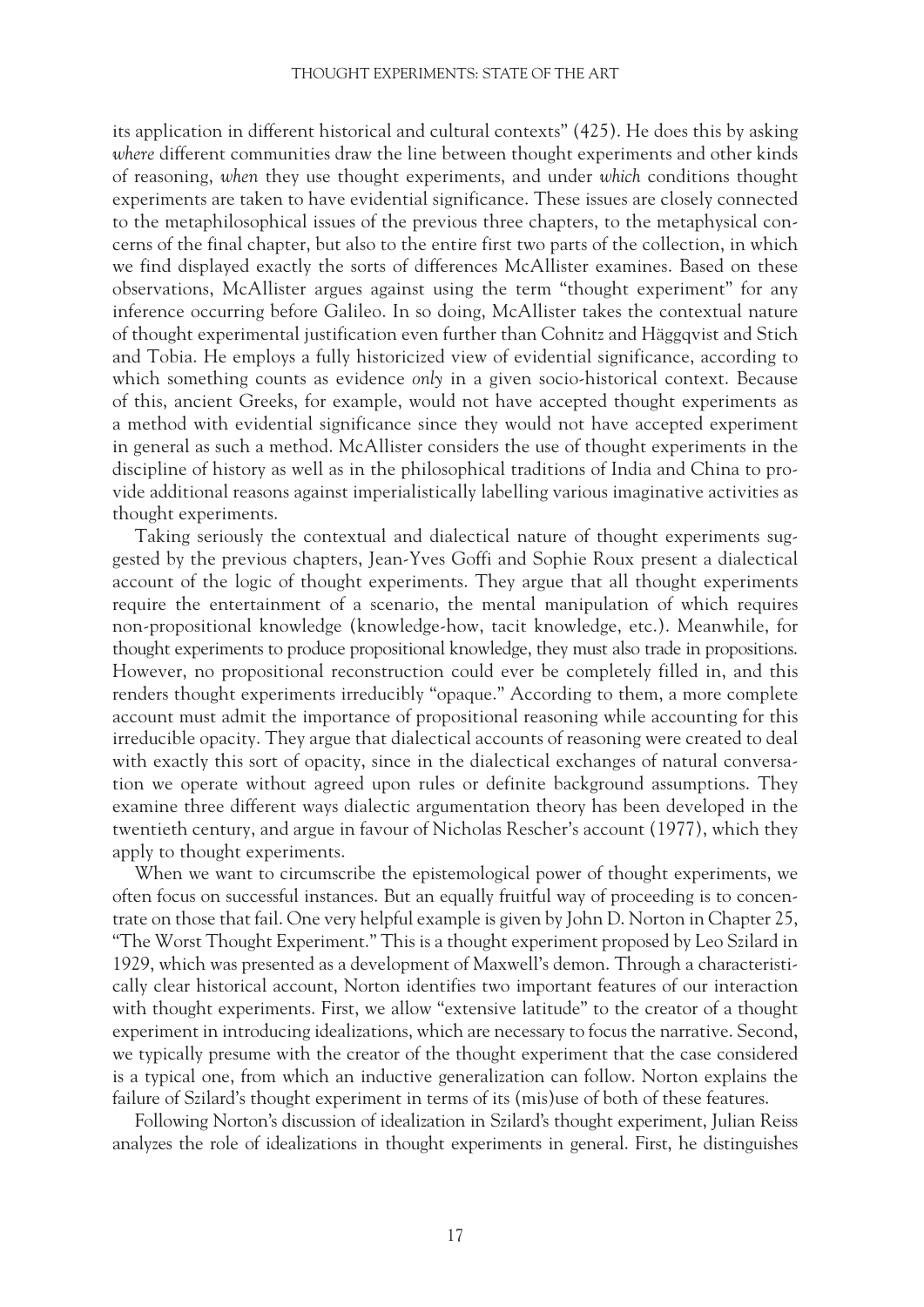several kinds of idealizations, and argues that only one is relevant to this discussion: what Ernan McMullin called "Galilean idealizations." Of the subtypes of Galilean idealization, Reiss concentrates on causal idealizations, or in other words, those that "isolate a single causal line." Reiss asks how and under which conditions such idealizations can be justified. He identifies two conditions, one epistemic and another empirical. To satisfy the epistemic condition, there must be some way to know what would happen in the idealized single causal line. One way is to look at an asymptotic series of material idealizations and infer to the extreme case, like experimenting with increasingly smooth objects to infer to the behaviour of frictionless ones. To satisfy the empirical condition, the idealization must be informative concerning the behaviour of the same causal line when in the non-idealized context of the real world. Reiss argues that these two conditions explain why we see more thought experiments in some domains than others.

Reliance on idealizations is one of many features thought experiments share with computer simulations. Their similarity has inspired strong claims, such as the prediction that in some domains, computer simulations will replace thought experiments altogether (Chandrasekharan, Nersessian, and Subramanian 2013). In Chapter 27, Johannes Lenhard reviews and tackles various comparisons between thought experiments and computer simulations. Despite the similarities, Lenhard argues that the production of intuitions is importantly different from the automated iterations of formal algorithms, and that this has epistemological ramifications. Most notably, computer simulations can be opaque in the sense that they are not completely accessible to epistemic assessment, and this is because there is a type of iteration they employ that would be impossible in a thought experiment. This sort of iteration is displayed in Schelling's model of social segregation, the Ising model, complex systems models like dynamic meteorological models, and models that approximate the Schrödinger equation for systems of molecules too complicated to solve directly. Because of the differences in iteration-type, different epistemological accounts will be needed to explain the different strengths and weaknesses of computer simulations and thought experiments.

Lenhard concludes by discussing the common historical roots of thought experiments and computer simulations. For one thing, both emerge from a natural need and ability to explore hypothetical possibilities. Whatever we call this ability in the silicone domain, in humans we tend to call it imagination. In Letitia Meynell's "Images and Imagination in Thought Experiments" (Chapter 28), we get an in-depth look at the imaginative core of human thought experiments. Part of Meynell's project is to bring together insights from the literature on imagination in philosophy of mind and aesthetics. Through a discussion of how we interact imaginatively with images, Meynell considers the strengths and weaknesses of images in the context of thought experimentation. For instance, Einstein's train is accompanied by an image in the original text that might not be necessary to justify the conclusion of the thought experiment, but which serves as an extra "prop" (in the sense of Walton 1990) that directs us to imagine scenarios in certain ways, reassures novices that they are imagining the right things, and foregrounds certain aspects of the imaginary scenarios as well as certain skills and subsets of background knowledge. And because there aren't any norms dictating how we must approach a given image, for example, from right to left or top to bottom, we are encouraged to work through it ourselves, which compliments the experimental nature of thought experiments. Meynell closes with some epistemological considerations about how to justify uses of the imagination in thought experiments.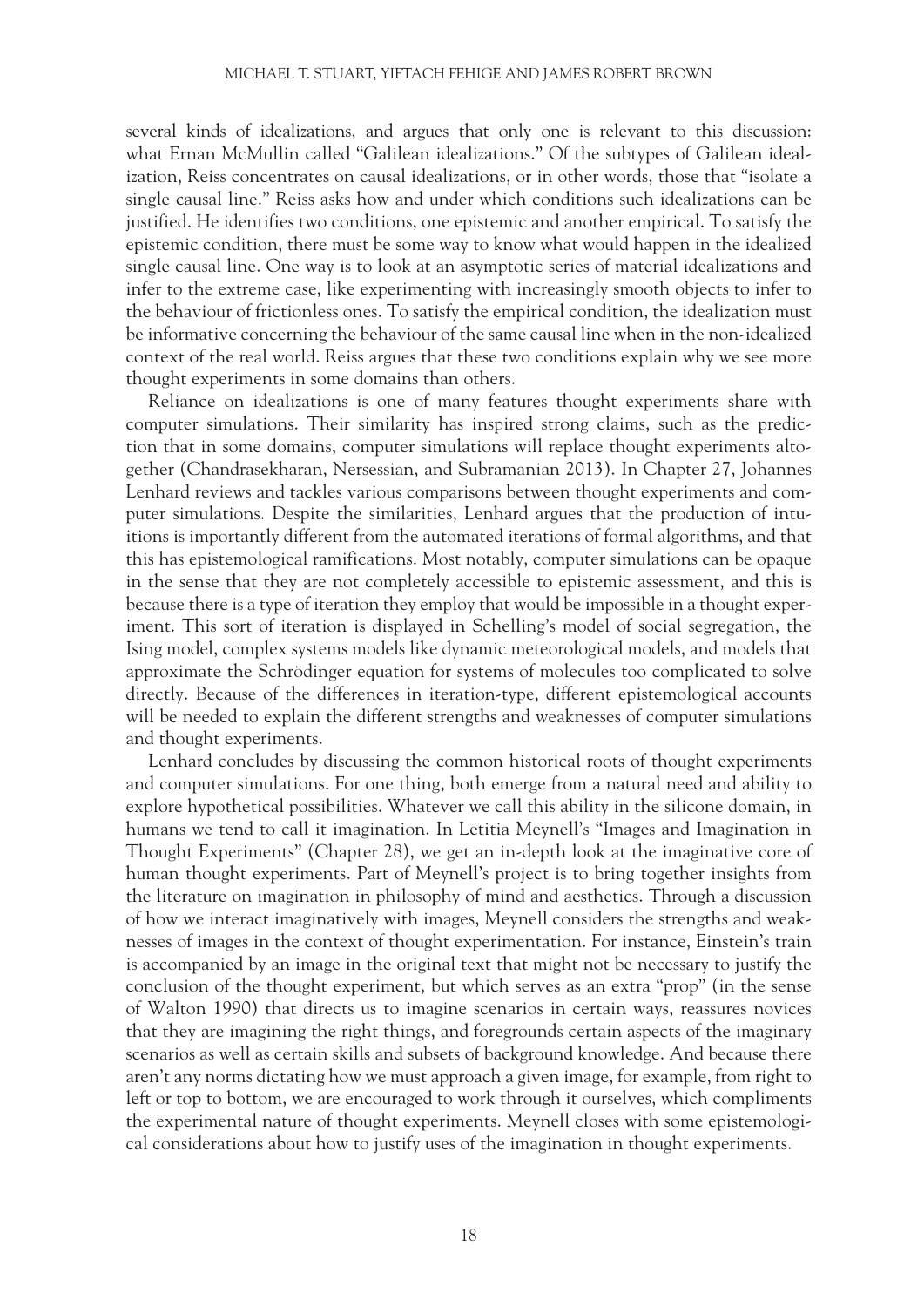There are other ways to bring aesthetics to bear on the topic of thought experiments. For example, Ichikawa and Jarvis (2009) argue that it is not just background assumptions that we rely on in a thought experiment, but our ability to interact with *stories*. Perhaps the human brain has evolved some reliable way of forming modal inferences from imagining what would be true in a fictional world, and thought experiments take advantage of this. Such an account would work nicely with the mental models account, since fictionalism about scientific models has also been a popular topic in philosophy of science for some time, and if thought experiments are used as models are, then insights from that literature can be brought to bear.

David Davies presents just such a combination. An on-going question in philosophy of art concerns how we learn from fiction. One might think that all literary and cinematic fiction could do in order to increase our stock of knowledge would be to *suggest* hypotheses for empirical study. That is, we might think that works of artistic fiction are (at best) confined to the context of discovery. On the other hand, we don't (always) make this same claim for the thought experiments found in science and philosophy. A number of issues are pertinent to a defense of the possibility of learning through fiction by comparison with thought experiments. For one, in science we make explicit claims about the world, and there are (at least conventional) epistemic standards by which we can judge whether those claims are true or warranted. This does not seem to be the case in fiction, as fictions typically do not make explicit claims about the world and there are typically no standards by which to judge the epistemic value of their content. These are the "no-argument" and "no-evidence" problems, respectively. That is, fictions make no arguments that the world is a certain way, and they provide no evidence independent of what the reader herself brings to the fiction. After arguing against several influential accounts of learning through fiction, Davies presents his account of what it means to be a fictional narrative, and argues that thought experiments in science and philosophy satisfy it. He then provides a helpful taxonomy of epistemological views on the issue of learning from fiction ranging from extreme deflationism to extreme inflationism, and selects "moderate inflationism" as the best option. This view is meant to cohere with the mental models account of thought experiments, according to which thought experiments mobilize unarticulated cognitive resources to learn something new about the world from fiction. Davies argues that this survives the "no-evidence" objection because through such mobilization, a fiction can make us aware of patterns that "underlie the complexity of prior and present actual experience" (this volume, 521). And it survives the "no-argument" objection because we test the fiction's claims *through* our engagement with it, so we need not appeal to anything external to the fiction. Several interesting questions remain, however. For instance, how do we apply this moderate inflationist account to thought experiments in film, which are not "verbally mediated" as most thought experiments are?

Like Meynell and Davies, Michael T. Stuart also seeks to connect the discussion of thought experiments to insights in another philosophical subdomain. In this case, we are directed to the literature on understanding. Stuart argues that the epistemological challenge of thought experiments is equally interesting when phrased in terms of understanding as when phrased in terms of knowledge. He proposes three ways that thought experiments can increase understanding of *x*: by explaining *x*, making *x* more meaningful, and making *x* more fruitful. He argues that these different ways of enhancing understanding can yield the different types of understanding identified in the epistemological literature.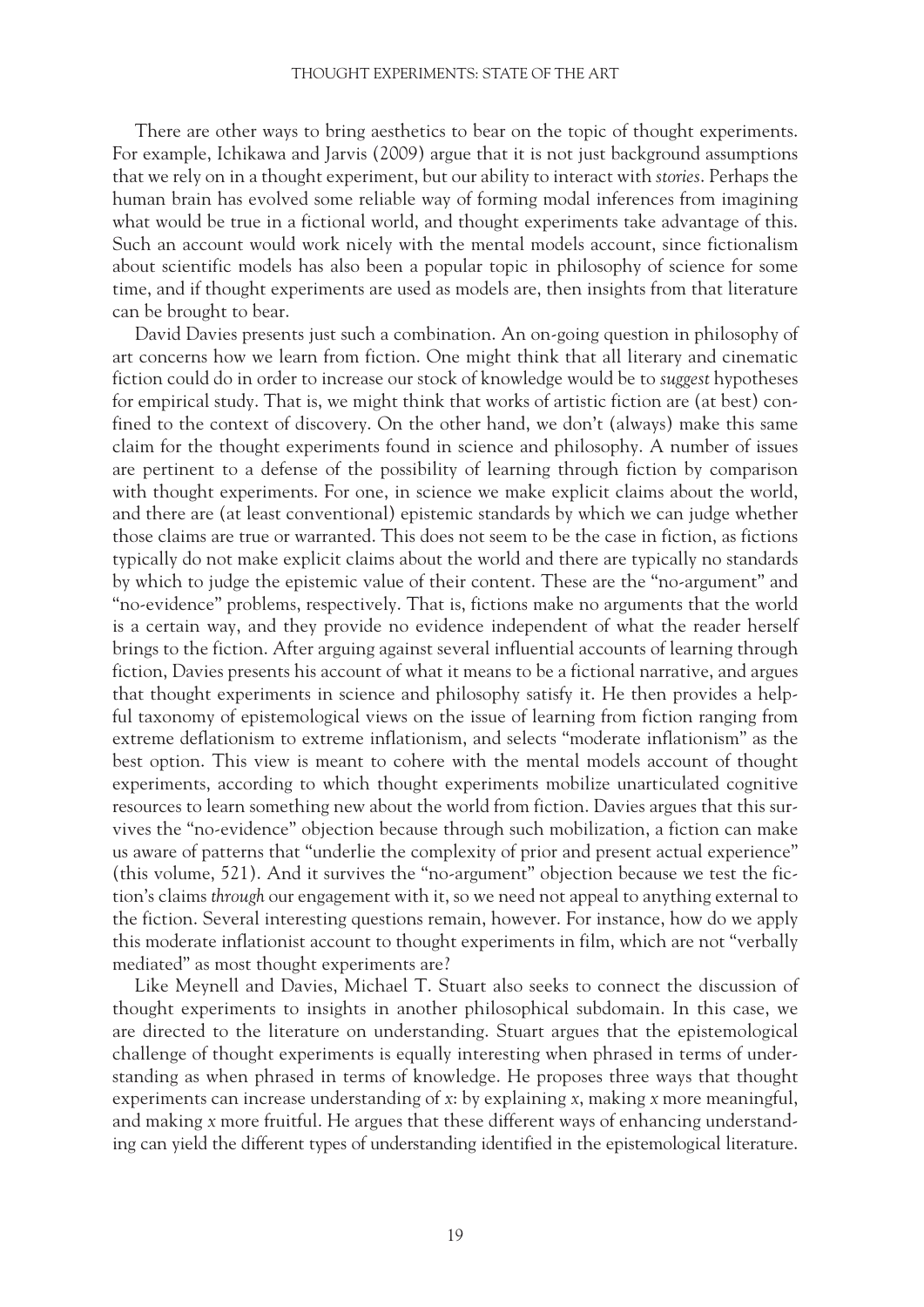To address the question of how thought experiments produce understanding, Stuart draws on new work in epistemology and aesthetics by Elizabeth Camp and Alison Hills.

In the final chapter, Alisa Bokulich and Mélanie Frappier critically appraise various definitions of thought experiments to see if anything definite can be said. Bokulich and Frappier must deal with several related challenges: First, what makes two thought experiments similar enough to be counted as repetitions of the same experiment? Second, how do we accommodate the insight that *what counts as equal* will itself be relative to the purposes of classification? That is, for some purposes historical continuity is what matters, for others it is propositional content or structural form. Third, and closely related: do thought experiments change over time, and if so, how? To answer these questions, Bokulich and Frappier take up a pluralist stance. They argue that what counts as identical depends on what we think thought experiments are. If they are intuition pumps, identical thought experiments should produce the same intuitions. Given the variability of intuitions mentioned by Stich and Tobia and Cohnitz and Häggqvist, perfect identify between two thought experiments might be rare. If thought experiments are sets of premises and a conclusion, thought experiments cannot change or be modified (except in the order or presentation of the premises, or in the irrelevant but picturesque details of the narrative). If thought experiments are mental models, then the thought experiment outstrips its linguistic presentation. While there are worries about what might count as equal for the (essentially private) mental models, there might be enough to give thought experiments identities which can be modified over time. If thought experiments are props for the imagination (Salis and Frigg forthcoming; Meynell 2014, this volume) then for each thought experiment there are two sets of fictional truths, one that is objective and socially shared, and one that is created in the subjective imagination of each participant using their own principles of generation (see Meynell, this volume). Since these sets differ, we can explain why two different conclusions can be drawn from the same thought experiment: the principles that generated the intersubjective sets of fictional truths were different, or improperly applied by one party, or the same but insufficiently clear. This will not describe all cases, however, since in many it is not just the principles of generation that are different or variously applied, but the narrative itself that is changed, sometimes drastically. Finally, if thought experiments are experiments, they will be replicated just like other kinds of experiments. Again, however, there are different aspects of experiments that can be replicated. This brings us again to the "dual-structure view" of thought experiments (originally inspired by Hans Radder's dual view of laboratory experiments (1996) which was developed by Häggqvist and De Mey. However Bokulich and Frappier point out that this account might still be insufficient to capture certain important cases.

#### **Concluding thoughts**

We hope Part IV of the collection furthers the existing debates about thought experiments, and creates conceptual space for new competing accounts and issues. As a whole, we hope the companion invites discussion, criticism and comparison in as many new directions as possible.

Before concluding, we want to emphasize again that the distinctions between the parts of this companion are not, and could not be, strict. The chapters in Parts I and II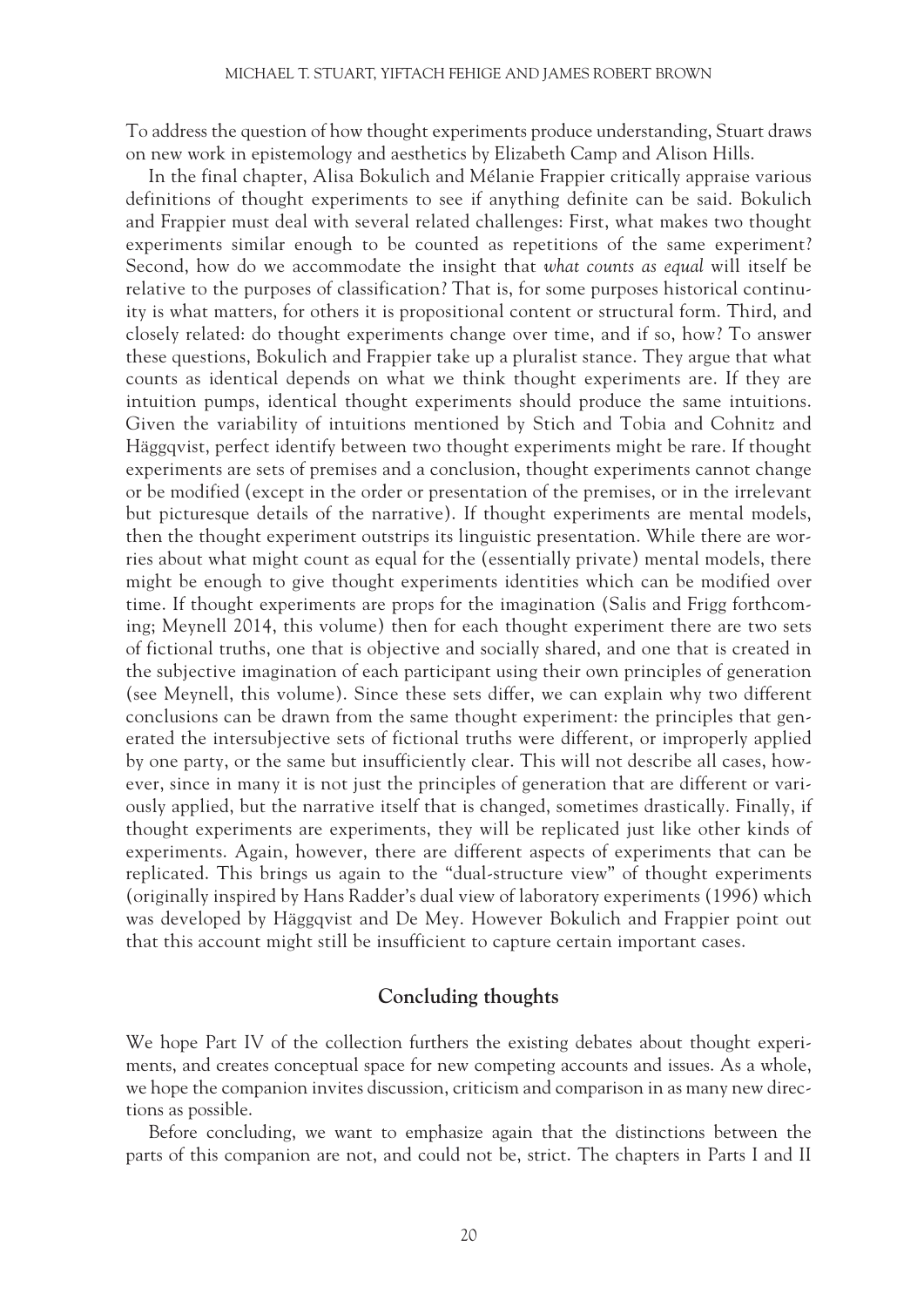present new research, much of which pertains directly to the soundness of the arguments in Parts III and IV. For example, if Paolo Palmieri is correct in his re-telling of the history of Galileo's falling bodies thought experiment, this might impact those philosophical accounts that rely heavily on the features of this thought experiment as evidence (perhaps including McAllister 1996, this volume; Norton 1996; Gendler 1998 and Brown 2011). And the accounts presented in Parts III and IV will inspire new ways to interpret the examples considered in Parts I and II. To this end, we have encouraged as much interaction between the chapters of the different parts of this book as possible, and we hope this has improved the collection.

Of course, fruitful interaction between history, philosophy and social and cognitive science has been present in the literature on thought experiments since its beginning. Accordingly, most chapters in this companion present historical arguments with epistemological and metaphysical assumptions in mind, or philosophical arguments that depend on specific readings of history, cognitive science, or social psychology. Thus, while the parts of this book are separated in a way that we hope will make them easy to access and pleasant to read, the distinctions between the parts are always more or less artificial. For instance, Kenneth Westphal's chapter (Part I) could easily have been in Part IV, and James McAllister's chapter (Part IV) could easily have been in Part I.

One final point: this collection draws together many different sorts of first and second order knowledge, including: (1) expertise in the history and methods of the disciplines discussed in the chapters (theology, history, philosophy, physics, biology, etc.), and (2) expertise in the fields from which the analyses are carried out, that is: history, sociology, cognitive science and philosophy as they are currently practiced. No one of the three editors of this companion pretends to possess such comprehensive knowledge. But rather than cater the chapters to what an average reader could digest, we've chosen to include a wide range of chapters all of which rely to some degree on different background knowledge, in order to maximize breadth. For example, Lenhard assumes familiarity with Monte Carlo simulations and Markov chains, while Palmieri assumes some Husserl. We hope the reader finds this exciting rather than discouraging.

The topic of thought experiments – perhaps because it draws together so many disciplines – appears boundless. Though much has been covered, there is very much more to be done. As at least one of us is inclined to say: Welcome to Plato's heaven.

**Notes**

<sup>1</sup> Please see also our special index cataloguing the thought experiments discussed in this Companion (page 558).

<sup>2</sup> For Searle's Chinese room, see Arthur (this volume). For Rawls' original position, see Miščević (this volume), and Brun (this volume). For Plato's thought experiments, see Becker (this volume). For the trolley problem, see Brun (this volume). For more philosophical thought experiments, see Dennett (2013).

<sup>3</sup> For Lucretius' thought experiment, see Brown (2011), Ierodiakonou (2011), Brown and Stuart (2013); Meynell (this volume). For Maxwell's demon, see Brown (2011), Buzzoni (2008, 97–100), Krimsky (1973), Myrvold (2011), Norton (this volume), Peacocke (this volume), Schlesinger (1996, 473–76), Stuart (2016a). For Einstein's thought experiments, see Norton (1991) Peacocke (this volume), Meynell (this volume). For Schrödinger's cat, see Peacocke (this volume). For Newton's thought experiments, see Arthur (this volume), Norton (1996); Peijnenburg and Atkinson (2003); Brown (2011). For Heisenberg's microscope, see Popper (1959), Stuart (2016a), Van Dyck (2003), and Camilleri (2007). For Galileo's thought experiments, see Brown (2011),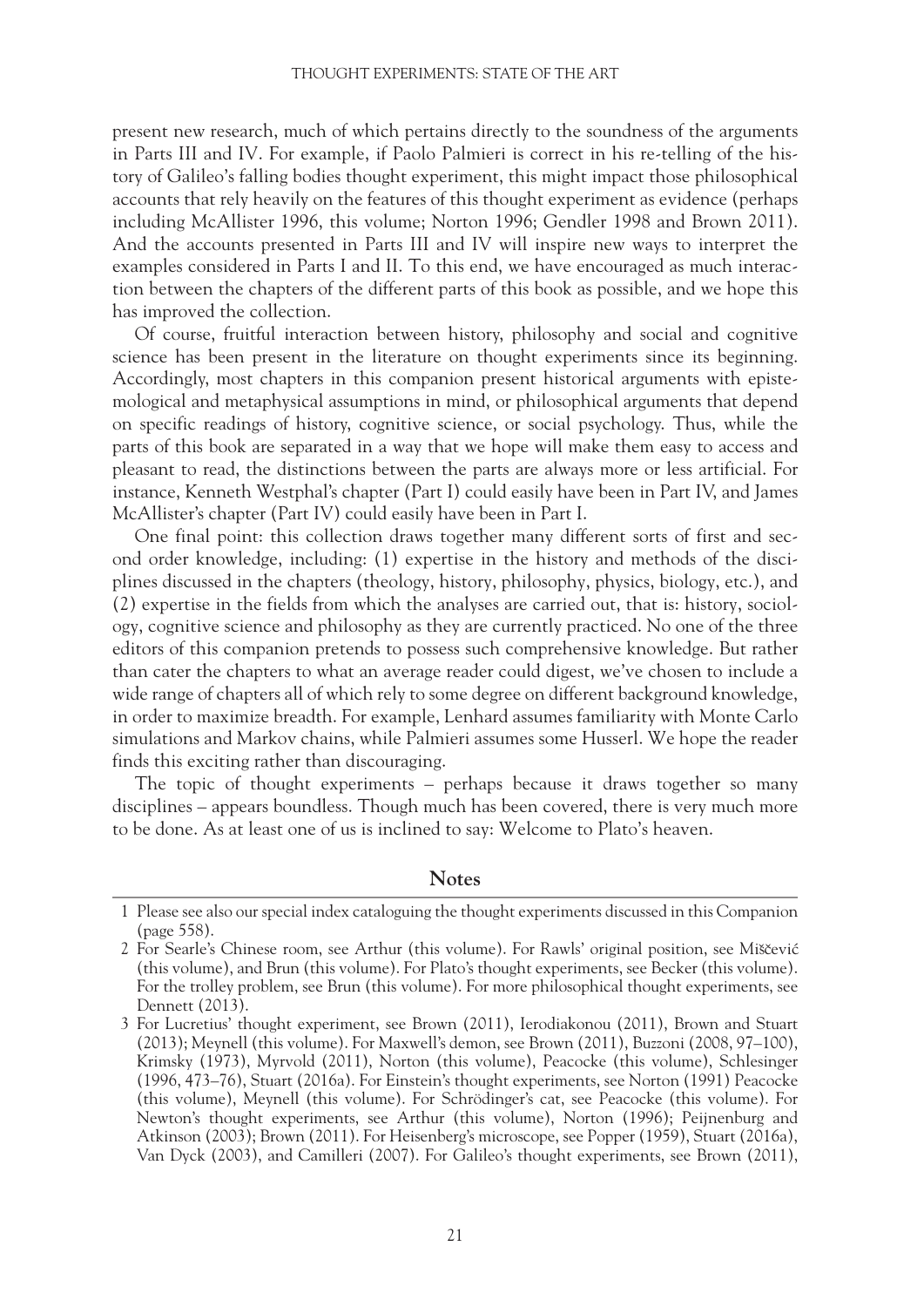Norton (1996), Gendler (1998, 2000), Buzzoni (2008, 106–7), Palmieri (2003, this volume), McAllister (1996, this volume). For Stevin's chain, see Brown (2011), Norton (1996, 349–51), and Mach (1905). For thought experiments in mathematics, see Buzzoni (2011), Witt-Hansen (1976), Müller (1969), Brown (1999, 2007a/b), Glas (1999), Van Bendegem (2003), Sherry (2006), Starikova (2007), Starikova and Giaquinto (this volume) and Cohnitz (2008). For thought experiments in geometry, see Lakatos (1976). In infinity, see Galilei (1638, 32), and Hilbert (2013).

- 4 See Antsey and Vanzo (2016) for a look at the relationship between experimental philosophy and thought experiments going back to the seventeenth century. See also Systema and Buckwalter (2016), Stich and Tobia (this volume), Ludwig (this volume) and Cohnitz and Häggqvist (this volume).
- 5 This wording is pretty close to the way Kuhn framed the problem, although not exactly. In Kuhn's words the problem is: "How, then, relying exclusively upon familiar data, can a thought experiment lead to new knowledge or to a new understanding of nature?" (1977, 241).
- 6 E.g., Aligica and Evans (2009), Arthur (1999), Bishop (1998, 1999), Bokulich (2001), Brendel (2004), Brown (1991a, 1992, 2004, 2007a), Butkovic (2007), Buzzoni (2008), Camilleri (2014), Chandrasekharan, Nersessian and Subramanian (2013), Clatterbuck (2013), Cooper (2005), Davies (2007), De Baere (2003), De Mey (2003, 2005, 2006a, 2006b), Ducheyne (2006), Fehige (2012, 2013), Gendler (1998, 2000, 2004), Georgiou (2007), Gooding (1992, 1994), Häggqvist (1996, 2007, 2009), Hopp (2014), Horowitz and Massey (1991), Humphreys (1993), Irvine (1991), Kujundzic (1998), Laymon (1991), Machery (2011), McAllister (1996), McComb (2013), Moue, Masavetas, and Karayianni (2006), Nersessian (1992, 2007). Norton (1991, 1996, 2004a), Pitcha (2011), Roberts (1993), Schlesinger (1996), Shepard (2008). Sorensen (1992), Urbaniak (2012) and Wilson (1991).
- 7 For other criticisms of Norton's view, see e.g., Gendler (1998) and Stuart (2016b).
- 8 See Brendel (this volume) for criticism of Häggqvist's use of this argument against Norton.
- 9 More needs to be said here: Brown does portray the intuitive aspect of a thought experiment as something akin to sense experience, though he does not agree that he is committed to there being only one kind of epistemological account for both sense experience and rational insight.
- 10 Examples of pluralists might be Bokulich and Frappier (this volume), Cohnitz and Häggqvist (this volume) and Stich and Tobia (this volume), while Rachel Cooper (2005) argues against pluralism. An example of a contextualist might be McAllister (this volume). Norton (2004a and 2004b) argues against this approach, since for him the mark of a good thought experiment "cannot be something external to the thought experiment; that is, something about the person who authors the thought experiment or about the context in which it is proposed" (2004b, 54). Almost all who write on thought experiments are skeptical concerning at least some of their uses, but it is difficult to find anyone who is skeptical about thought experiments tout court. For example, Pierre Duhem is often quoted as a skeptic, but Buzzoni argues convincingly that he was only drawing attention to some of the dangers we face when putting too much weight on them (Buzzoni forthcoming). Daniel Dennett has been cited as a skeptic by many, and perhaps for good reason: he calls thought experiments "intuitions pumps," and admits that his first use of this term "was derogatory" (1996, 182). But again, his skepticism was only directed toward the over-confident use of thought experiments. In later work, he writes,

If you look at the history of philosophy, you see that all the great and influential stuff has been technically full of holes but utterly memorable and vivid. They are what I call 'intuition pumps' – lovely thought experiments. Like Plato's cave, and Descartes's evil demon, and Hobbes' vision of the state of nature and the social contract, and even Kant's idea of the categorical imperative. I don't know of any philosopher who thinks any one of those is a logically sound argument for anything. But they're wonderful imagination grabbers, jungle gyms for the imagination. They structure the way you think about a problem. These are the real legacy of the history of philosophy. A lot of philosophers have forgotten that, but I like to make intuition pumps.

(Dennett 1996, 182)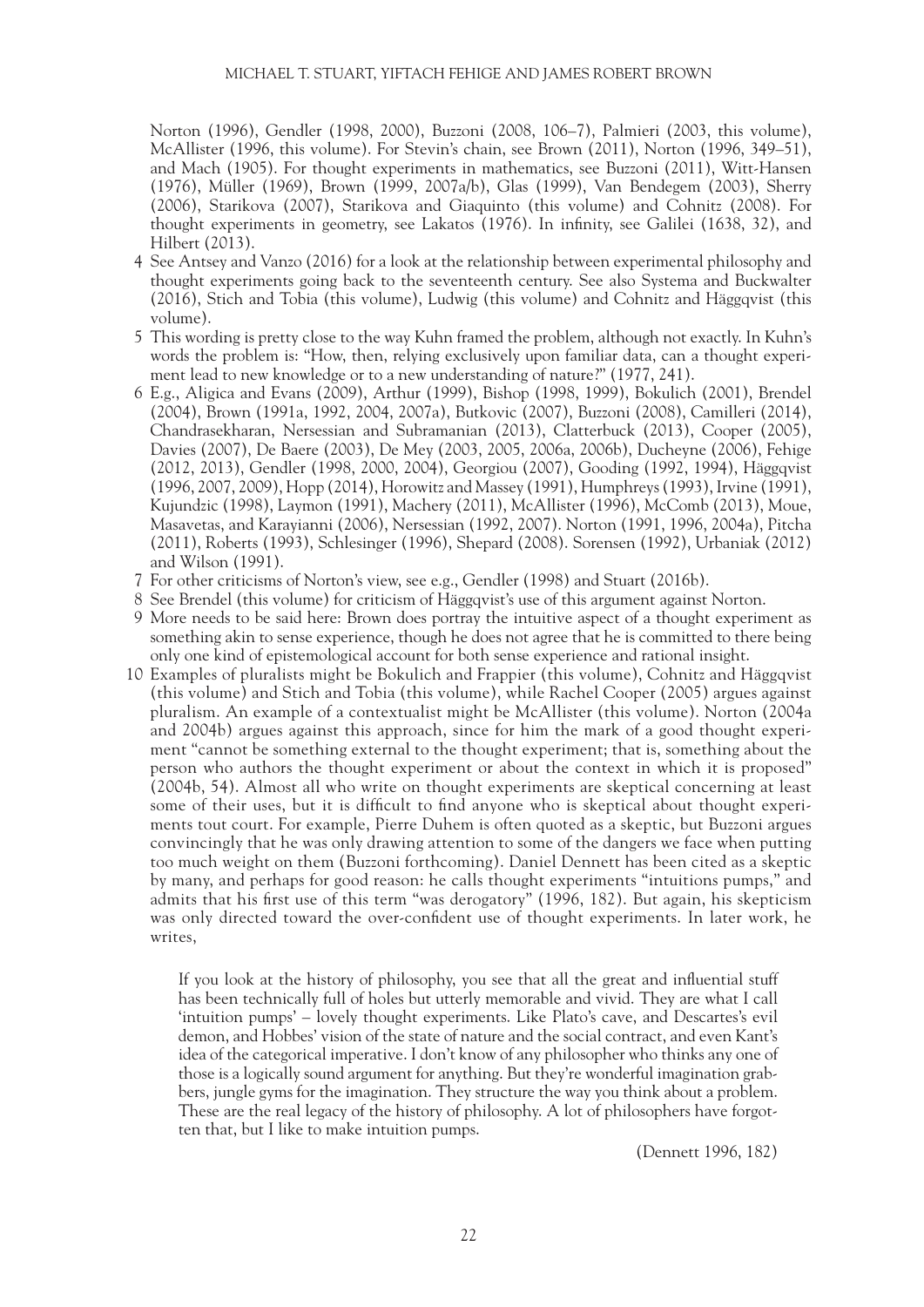Paul Thagard is another candidate for a skeptic. He argues that "the made-up thought experiments favored by many philosophers are not evidence at all" (2010, 209). Rather, "philosophical attempts to establish truths by a priori reasoning, thought experiments, or conceptual analysis have been no more successful than faith-based thinking has been. All these methods serve merely to reinforce existing prejudices" (2010, 41). Still, Thagard allows thought experiments a function in science, and his naturalism about philosophy implies that the same methods should be used there as in science, which a fortiori grants a role for thought experiments in philosophy (see Stuart 2014. See also Buzzoni 2016; and Fehige, this volume). The best candidate for a true skeptic might be Alexius Meinong, who argues against Mach that "an experiment that in fact does not exist at all, can neither prove nor teach anything" (1907, 276–77).

11 This question can also be thought of as an instantiation of Stich and Tobia's main question, given that modal claims are one of the extra-mental entities they discuss.

#### **References**

- Aligica, P. D. and Evans, A. J. (2009) "Thought experiments, counterfactuals and comparative analysis," *The Review of Austrian Economics* 22: 225–239.
- Antsey, P. and Vanzo, A. (2016) "Early modern experimental philosophy," in *A Companion to Experimental Philosophy*, edited by J. Systema and W. Buckwalter, Somerset, UK: Wiley-Blackwell.
- Arthur, R. (1999) "On thought experiments as a priori science," *International Studies in the Philosophy of Science* 13: 215–229.
- Bishop, M. (1998) "An epistemological role for thought experiments," in *Idealization IX: Idealization in Contemporary Physics*, edited by N. Shanks, Amsterdam: Rodopoi.
- Bishop, M. (1999) "Why thought experiments are not arguments," *Philosophy of Science* 66: 534–541.
- Bokulich, A. (2001) "Rethinking thought experiments," *Perspectives on Science* 9: 285–307.
- Brendel, E. (2004) "Intuition pumps and the proper use of thought experiments," *Dialectica* 58: 89–108.
- Brown, J. R. (1986) "Thought experiments since the scientific revolution," *International Studies in the Philosophy of Science* 1: 1–15.
- Brown, J. R. (1991a [2011]) *The Laboratory of the Mind: Thought Experiments in the Natural Sciences*, London: Routledge.
- Brown, J. R. (1991b) "Thought experiments: A Platonic account," in *Thought Experiments in Science and Philosophy*, edited by T. Horowitz and G. Massey, Lanham: Rowman and Littlefield.
- Brown, J. R. (1992) "Why empiricism won't work," *Proceedings of the Philosophy of Science Association* 2: 271–279.
- Brown J. R. (1999) *Philosophy of Mathematics: An Introduction to the World of Proofs and Pictures*, London: Routledge.
- Brown, J. R. (2004) "Why thought experiments do transcend empiricism," in *Contemporary Debates in the Philosophy of Science*, edited by C. Hitchcock, Malden: Blackwell.
- Brown J. R. (2007a) "Thought experiments in science, philosophy, and mathematics," *Croatian Journal of Philosophy* 7: 3–27.
- Brown J. R. (2007b) "Comments and replies," *Croatian Journal of Philosophy* 7: 249–268.
- Brown, J. R. and Stuart, M. T. (2013) "Review: Ierodiakonou, K. and Roux, S. (eds), *Thought Experiments in Methodological and Historical Contexts*," *HOPOS: The Journal of the International Society for the History of Philosophy of Science* 3: 154–157.
- Butkovic, A. (2007) "What is the function of thought experiments: Kuhn vs. Brown," *Croatian Journal of Philosophy* VII: 63–67.
- Buzzoni, M. (2008) *Thought Experiment in the Natural Sciences*, Würzburg: Königshausen and Neumann.
- Buzzoni, M. (2010) "Empirical thought experiments: A transcendental-operational view," *Epistemologia* XXXIII: 5–26.
- Buzzoni, M. (2011) "On mathematical thought experiments," *Epistemologia* XXXIV: 61–88.
- Buzzoni, M. (2013a) "Thought experiments from a Kantian point of view," in *Thought Experiments in Science, Philosophy, and the Arts*, edited by M. Frappier, L. Meynell, and J. R. Brown, London: Routledge.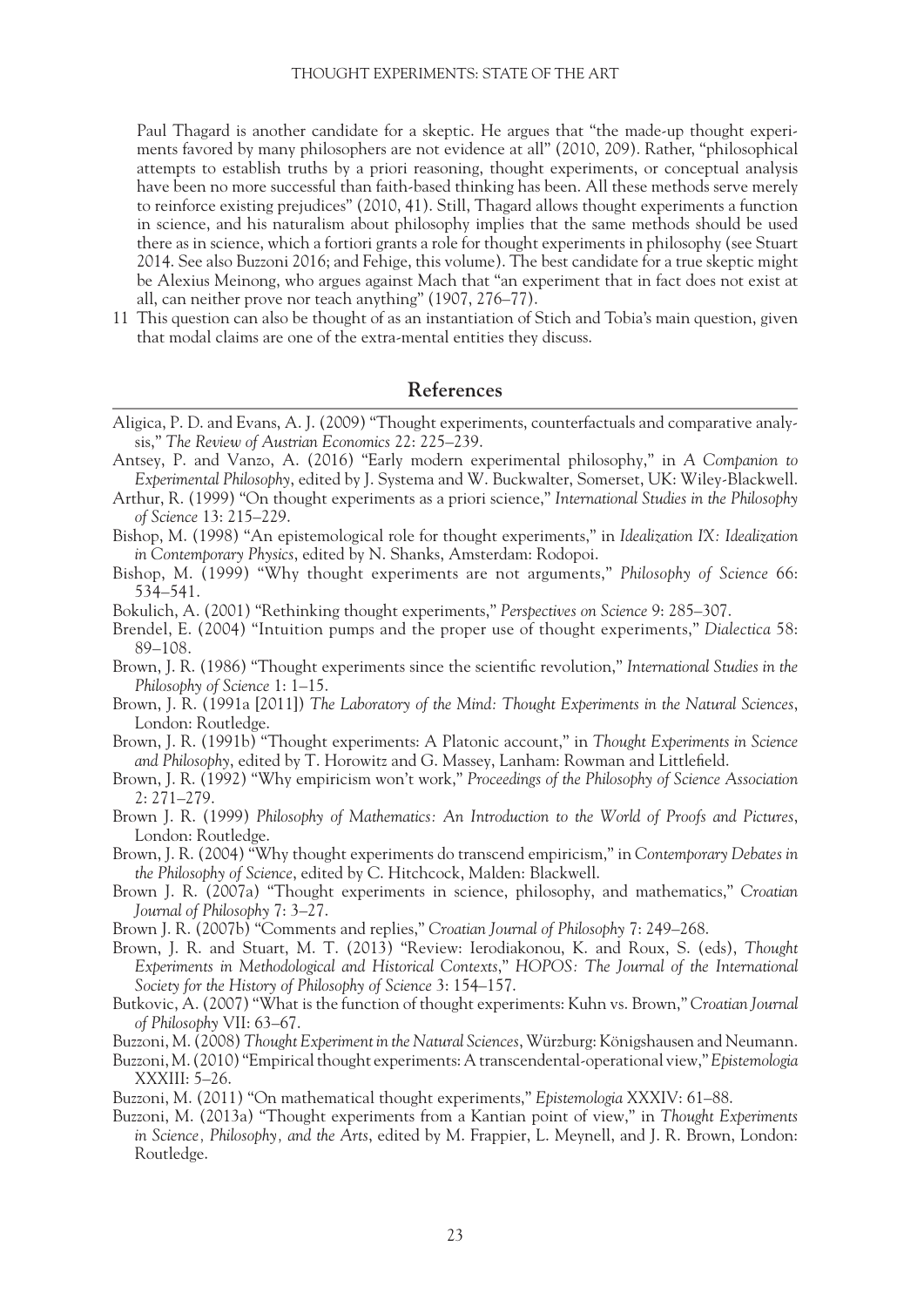- Buzzoni, M. (2013b) "On thought experiments and the Kantian a priori in the natural sciences: A reply to Yiftach J. H. Fehige," *Epistemologia* 2: 277–293.
- Buzzoni, M. (2015) "Causality, teleology, and thought experiments in biology," *Journal for General Philosophy of Science* 46: 279–299. DOI: 10.1007/s10838-015-9293-9.
- Buzzoni, M. (2016) "Thought experiments in philosophy: A neo-Kantian and experimentalist point of view," *Topoi*. DOI: 10.1007/s11245-016-9436-6.
- Buzzoni, M. (forthcoming) "Duhem and Mach on thought experiments. Or: Did Duhem really reject Mach's thought experiments?", in *Vienna Circle Institute Yearbook*, Dordrecht: Springer.
- Camilleri, K. (2007) "Indeterminacy and the limits of classical concepts: The transformation of Heisenberg's thought," *Perspectives on Science* 15: 178–201.
- Camilleri, K. (2014) "Toward a constructivist epistemology of thought experiments in science," *Synthese* 191: 1697–1716.
- Camp, E. (2009) "Two varieties of literary imagination: Metaphor, fiction, and thought experiments," *Midwest Studies in Philosophy* XXXIII: 107–130.
- Carroll, N. (2002) "The wheel of virtue: Art, literature, and moral knowledge," *Journal of Aesthetics and Art Criticism* 60: 3–26.
- Chandrasekharan, S., Nersessian, N. and Subramanian, V. (2013) "Computational modeling: Is this the end of thought experiments in science?", in *Thought Experiments in Science, Philosophy, and the Arts*, edited by M. Frappier, L. Meynell, and J. R. Brown, London: Routledge.
- Clatterbuck, H. (2013) "The epistemology of thought experiments: A non-eliminativist, non-Platonic account," *European Journal for Philosophy of Science* 3: 309–329.
- Cohen, M. (2004) *Wittgenstein's Beetle and Other Thought Experiments*, Somerset: Wiley-Blackwell.
- Cohnitz, D. (2008) "Ørsteds 'Gedankenexperiment': Eine Kantianische Fundierung der Infinitesimalrechnung? Ein Beitrag zur Begriffsgeschichte von 'Gedankenexperiment' und zur Mathematikgeschichte des frühen 19. Jahrhunderts," *Kant-Studien* 99: 407–433.
- Cooper, R. (2005) "Thought experiments," *Metaphilosophy* 36: 328–347.
- Daiber, J. (2001) *Experimentalphysik des Geistes: Novalis und das romantische Experiment*, Göttingen: Vadenhoeck and Ruprecht.
- Davies, D. (2007) "Thought experiments and fictional narratives," *Croatian Journal of Philosophy* VII: 29–45.
- Davies, D. (2012) "Can philosophical thought experiments be 'screened'?", in *Thought Experiments in Science, Philosophy, and the Arts*, edited by M. Frappier, L. Meynell, and J. R. Brown, London: Routledge.
- De Baere, B. (2003) "Thought experiments, rhetoric, and possible worlds," *Philosophica* 72: 105–130.
- De Mey, T. (2003) "The dual nature view of thought experiments," *Philosophica* 72: 61–78.
- De Mey, T. (2005) "Remodeling the past," *Foundations of Science* 10: 47–66.
- De Mey, T. (2006a) "Kuhn's paradox of thought experiments resolved," *The Baltic International Yearbook of Cognition, Logic and Communication* 1: 111–125.
- De Mey, T. (2006b) "Imagination's grip on science," *Metaphilosophy* 37: 222–239.
- Dennett, D. (1996) "Intuition pumps," in *Third Culture: Beyond the Scientific Revolution*, edited by J. Brockman, New York: Simon and Schuster.
- Dennett, D. (2013) *Intuition Pumps and Other Tools for Thinking*, New York: W. W. Norton and Company.
- Ducheyne, S. (2006) "The argument(s) for universal gravitation," *Foundations of Science* 11: 419–447.
- Elgin, C. Z. (1993) "Understanding art and science," *Synthese* 95: 13–28.
- Elgin, C. Z. (2000) "Interpretation and understanding," *Erkenntnis* 52: 175–183.
- Elgin, C. Z. (2002) "Creation as reconfiguration," *International Studies in the Philosophy of Science* 16: 13–25.
- Elgin, C. Z. (2004) "True enough," *Philosophical Issues* 14: 113–121.
- Elgin, C. Z. (2006) "From knowledge to understanding," in *Epistemology Futures*, edited by S. Hetherington, Oxford: Clarendon Press.
- Elgin, C. Z. (2014) "Fiction as thought experiment," *Perspectives on Science* 22: 221–241.
- Fehige, Y. (2012) "'Experiments of pure reason': Kantianism and thought experiments in science," *Epistemologia* XXXV: 141–160.
- Fehige, Y. (2013) "The relativized a priori and the laboratory of the mind: Towards a neo-Kantian account of thought experiments in science," *Epistemologia* XXXVI: 55–73.
- Fehige, Y. and Stuart, M. T. (2014) "On the origins of the philosophy of thought experiments: The forerun," *Perspectives on Science* 22: 179–220.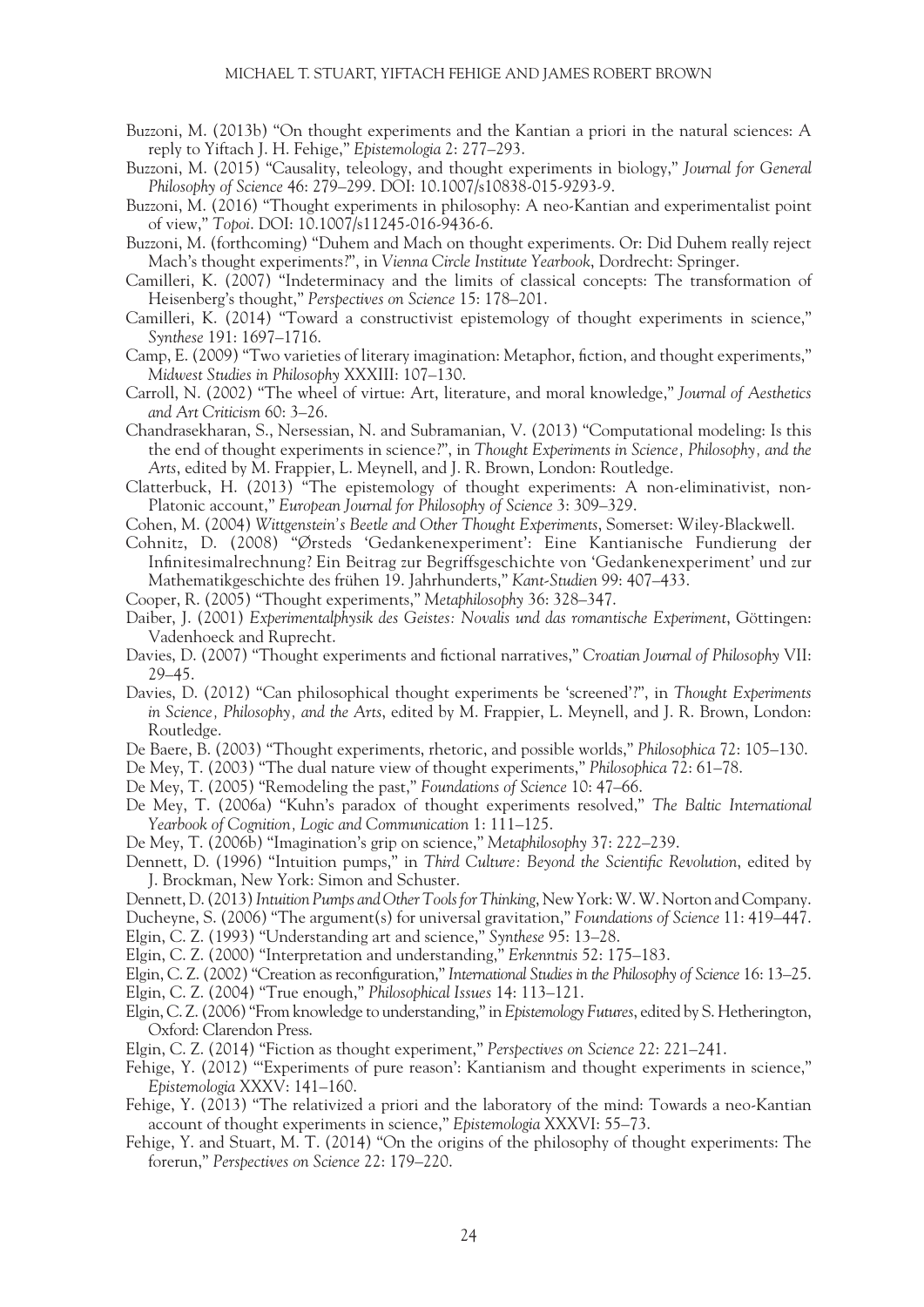- Fehige, Y. and Wiltsche, H. A. (2013): "The body, thought experiments, and phenomenology," in *Thought Experiments in Science, Philosophy, and the Arts*, edited by M. Frappier, L. Meynell, and J. R. Brown, London: Routledge.
- Froese, T. and Gallagher, S. (2010) "Phenomenology and artificial life: Toward a technological supplementation of phenomenological methodology," *Husserl Studies* 26: 83–106.
- Galilei, G. (1638 [1954]) *Dialogues Concerning Two New Sciences*, translated by H. Crew and A. de Salvio, New York: Dover.
- Gellard, C. (2011) "Thought experiments in late Medieval debates on atomism," in *Thought Experiments in Methodological and Historical Contexts*, edited by K. Ierodiakonou and S. Roux, Leiden: Brill.
- Gendler, T. S. (1998) "Galileo and the indispensability of scientific thought experiment," *British Journal for the Philosophy of Science* 49: 397–424.
- Gendler, T. S. (2000) *Thought Experiment: On the Powers and Limits of Imaginary Cases*, London: Routledge.
- Gendler, T. S. (2004) "Thought experiments rethought—and reperceived," *Philosophy of Science* 71: 1152–1163.
- Gendler, T. S. and Hawthorne, J. (2002) *Conceivability and Possibility*, Oxford: Oxford University Press.
- Georgiou, A. (2007) "An embodied cognition view of imagery-based reasoning in science: Lessons from thought experiments," *Croatian Journal of Philosophy* VII: 29–45.
- Glas, E. (1999) "Thought-experimentation and mathematical innovation," *Studies in History and Philosophy of Science* 30: 1–19.
- Gooding, D. (1992) "What is experimental about thought experiments?," *PSA: Proceedings of the Biennial Meeting of the Philosophy of Science Association* 2: 280–290.
- Gooding, D. (1994) "Imaginary science," *The British Journal for the Philosophy of Science* 45: 1029–1045.
- Hacking, I. (1992) "Do thought experiments have a life of their own? Comments on James Brown, Nancy Nersessian and David Gooding," *PSA: Proceedings of the Biennial Meeting of the Philosophy of Science Association* 2: 302–308.
- Häggqvist, S. (1996) *Thought Experiments in Philosophy*, Stockholm: Almqvist and Wiksell International.
- Häggqvist, S. (2007) "The a priori thesis: A critical assessment," *Croatian Journal of Philosophy* VII: 47–61.
- Häggqvist, S. (2009) "A model for thought experiments," *Canadian Journal of Philosophy* 39: 55–76.
- Hilbert, D. (2013) *David Hilbert's Lectures on the Foundations of Arithmetics and Logic 1917–1933*, edited by W. Ewald and W. Sieg, Heidelberg: Springer-Verlag.
- Hopp, W. (2014) "Experiments in thought," *Perspectives on Science* 22: 76–97.
- Horowitz, T. and Massey, G. (eds) (1991) *Thought Experiments in Science and Philosophy*, Lanham: Rowman and Littlefield.
- Humphreys, P. (1993) "Seven theses on thought experiments," in *Philosophical Problems on the Internal and External Worlds: Essays on the Philosophy of Adolf Grunbaum*, edited by J. Earman, A. I. Janis, G. J. Massey, and N. Rescher, Pittsburgh: University of Pittsburgh Press.
- Ichikawa, J. and Jarvis, B. (2009) "Thought-experiment intuitions and truth in fiction," *Philosophical Studies* 142: 221–246.
- Ierodiakonou, K. (2005) "Ancient thought experiments: A first approach," *Ancient Philosophy* 25: 125–140.
- Ierodiakonou, K. (2011) "Remarks on the history of an ancient thought experiment," in *Thought Experiments in Methodological and Historical Contexts*, edited by K. Ierodiakonou and S. Roux, Leiden: Brill.
- Irvine, A. D. (1991) "Thought experiments in scientific reasoning," in *Thought Experiments in Science and Philosophy*, edited by T. Horowitz and G. Massey, Lanham: Rowman and Littlefield.
- Knuuttila, S. and Kukkonen, T. (2011) "Thought experiments and indirect proofs in Averroes, Aquinas, and Buridan," in *Thought Experiments in Methodological and Historical Contexts*, edited by K. Ierodiakonou and S. Roux, Leiden: Brill.
- Krimsky, S. (1973) "The use and misuse of critical Gedankenexperimente," *Zeitschrift für allgemeine Wissenschaftstheorie* 4: 323–334.
- Kuhn, T. S. (1977) "A function for thought experiments," in *The Essential Tension*, Chicago: University of Chicago Press.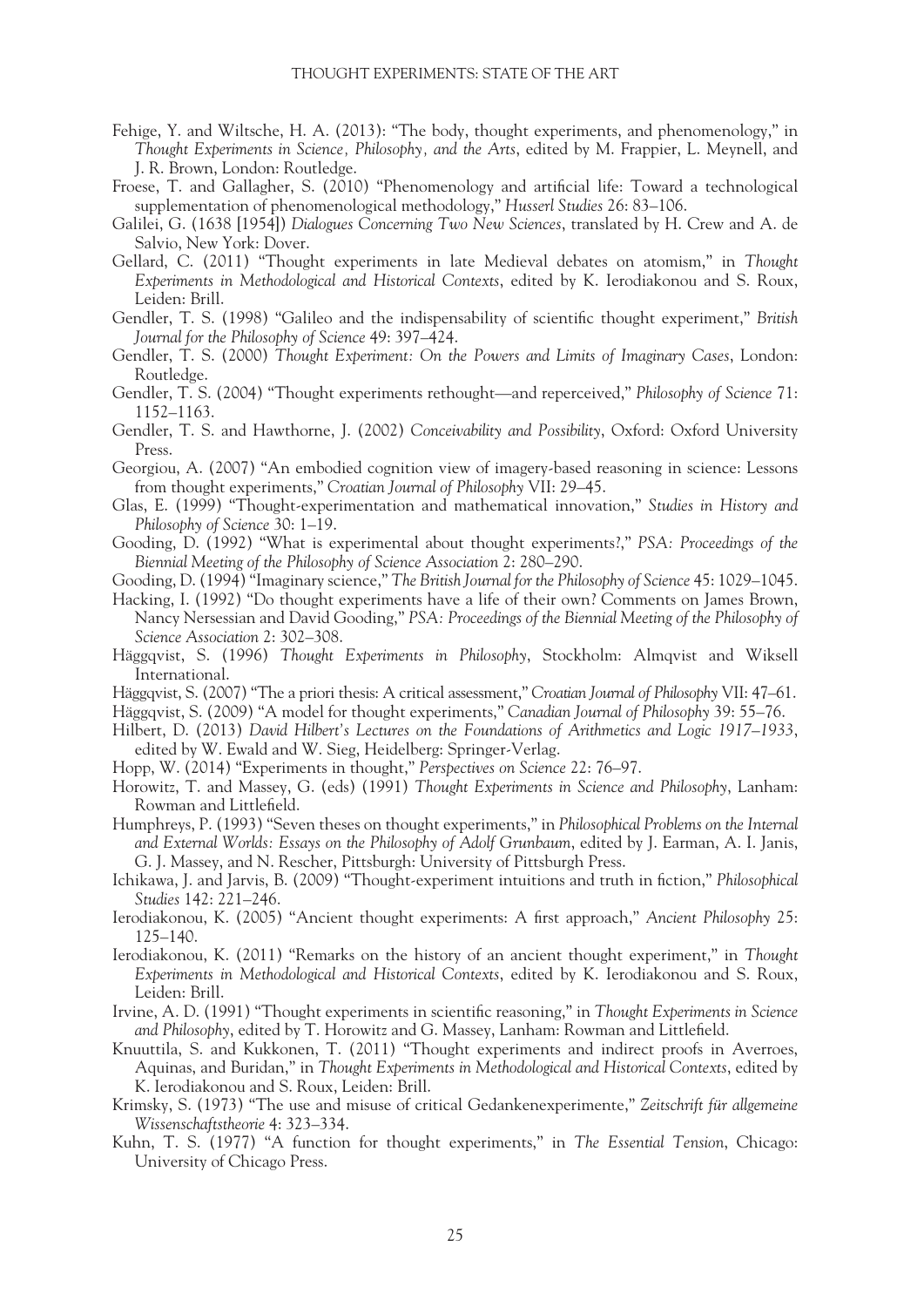Kühne, U. (2005) *Die Methode des Gedankenexperiments*, Frankfurt: Suhrkamp.

- Kujundzic, N. (1995) "Thought experiments: Architecture and economy of thought," *Journal of the British Society of Phenomenology* 26: 86–93.
- Kujundzic, N. (1998) "The role of variation in thought experiments," *International Studies in the Philosophy of Science* 12: 239–243.
- Lakatos, I. (1976) *Proofs and Refutations*, Cambridge: Cambridge University Press.
- Lautner, P. (2011) "Thought experiments in the De Anima commentaries," in *Thought Experiments in Methodological and Historical Contexts*, edited by K. Ierodiakonou and S. Roux, Leiden: Brill.
- Laymon, R. (1991) "Thought experiments by Stevin, Mach and Gouy: Thought experiments as ideal limits and as semantic domains," in *Thought Experiments in Science and Philosophy*, edited by T. Horowitz and G. Massey, Lanham: Rowman and Littlefield.
- Lennox, J. G. (1991) "Darwinian thought experiments: A function for just-so stories," in *Thought Experiments in Science and Philosophy*, edited by T. Horowitz and G. Massey, Lanham: Rowman and Littlefield.
- Mach, E. (1905) "On thought experiments," in *Knowledge and Error: Sketches on the Psychology of Enquiry*, translated by T. J. McCormack, Dordrecht: D. Reidel Publishing Company.
- Machery, E. (2011) "Thought experiments and philosophical knowledge," *Metaphilosophy* 42: 191–214.
- McAllister, J. (1996) "The evidential significance of thought experiment in science," *Studies in the History of the Philosophy of Science* 27: 233–250.
- McComb, G. (2013) "Thought experiment, definition, and literary fiction," in *Thought Experiments in Science, Philosophy, and the Arts*, edited by M. Frappier, L. Meynell, and J. R. Brown, London: Routledge.
- Meinong, A. (1907 [1973]) "Das Gedankenexperiment," in *Über die Stellung der Gegenstandstheorie im System der Wissenschaften*, edited by R. Haller and R. Kindinger, Graz-Austria: Akademische Druck und Verlagsanstalt.
- Meynell, L. (2014) "Imagination and insight: A new account of the content of thought experiments," *Synthese* 191: 4149–4168.
- Miščević, N. (1992) "Mental models and thought experiments," *International Studies in the Philosophy of Science* 6: 215–226.
- Miščević, N. (2004) "The explainability of intuitions," *Dialectica* 58: 43–70.
- Miščević, N. (2007) "Modelling intuitions and thought experiments," *Croatian Journal of Philosophy* VII: 181–214.
- Mohanty, J. N. (1991) "The method of imaginative variation in phenomenology," in *Thought Experiments in Science and Philosophy*, edited by T. Horowitz and G. Massey, Lanham: Rowman and Littlefield.
- Moue, A., Masavetas, K. and Karayianni, H. (2006) "Tracing the development of thought experiments in the philosophy of the natural sciences," *Journal for General Philosophy of Science* 37: 61–75.
- Müller, I. (1969) "Euclid's Elements and the axiomatic method," *The British Journal for the Philosophy of Science* 20: 289–309.
- Myrvold, W. (2011) "Statistical mechanics and thermodynamics: A Maxwellian view," *Studies in History and Philosophy of Science Part B* 42: 237–243.
- Nersessian, N. J. (1992a) "How do scientists think? Capturing the dynamics of conceptual change in science," in *Cognitive Models of Science*, edited by R. N. Giere, Minneapolis: University of Minnesota Press.
- Nersessian, N. J. (1992b) "In the theoretician's laboratory: Thought experimenting as mental modeling," *Proceedings of the Philosophy of Science Association* 2: 291–301.
- Nersessian, N. J. (2007) "Thought experiments as mental modelling: Empiricism without logic," *Croatian Journal of Philosophy* VII: 125–161.
- Nersessian, N. J. (2008) *Creating Scientific Concepts*, Cambridge: MIT Press.
- Norton, J. D. (1991) "Thought experiments in Einstein's work," in *Thought Experiments in Science and Philosophy*, edited by T. Horowitz and G. Massey, Lanham: Rowman and Littlefield.
- Norton, J. D. (1996) "Are thought experiments just what you thought?," *Canadian Journal of Philosophy* 26: 333–366.
- Norton, J. D. (2004a) "On thought experiments: Is there more to the argument?," *Philosophy of Science*  71: 1139–1151.
- Norton, J. D. (2004b) "Why thought experiments do not transcend empiricism," in *Contemporary Debates in the Philosophy of Science*, edited by C. Hitchcock, Malden: Blackwell.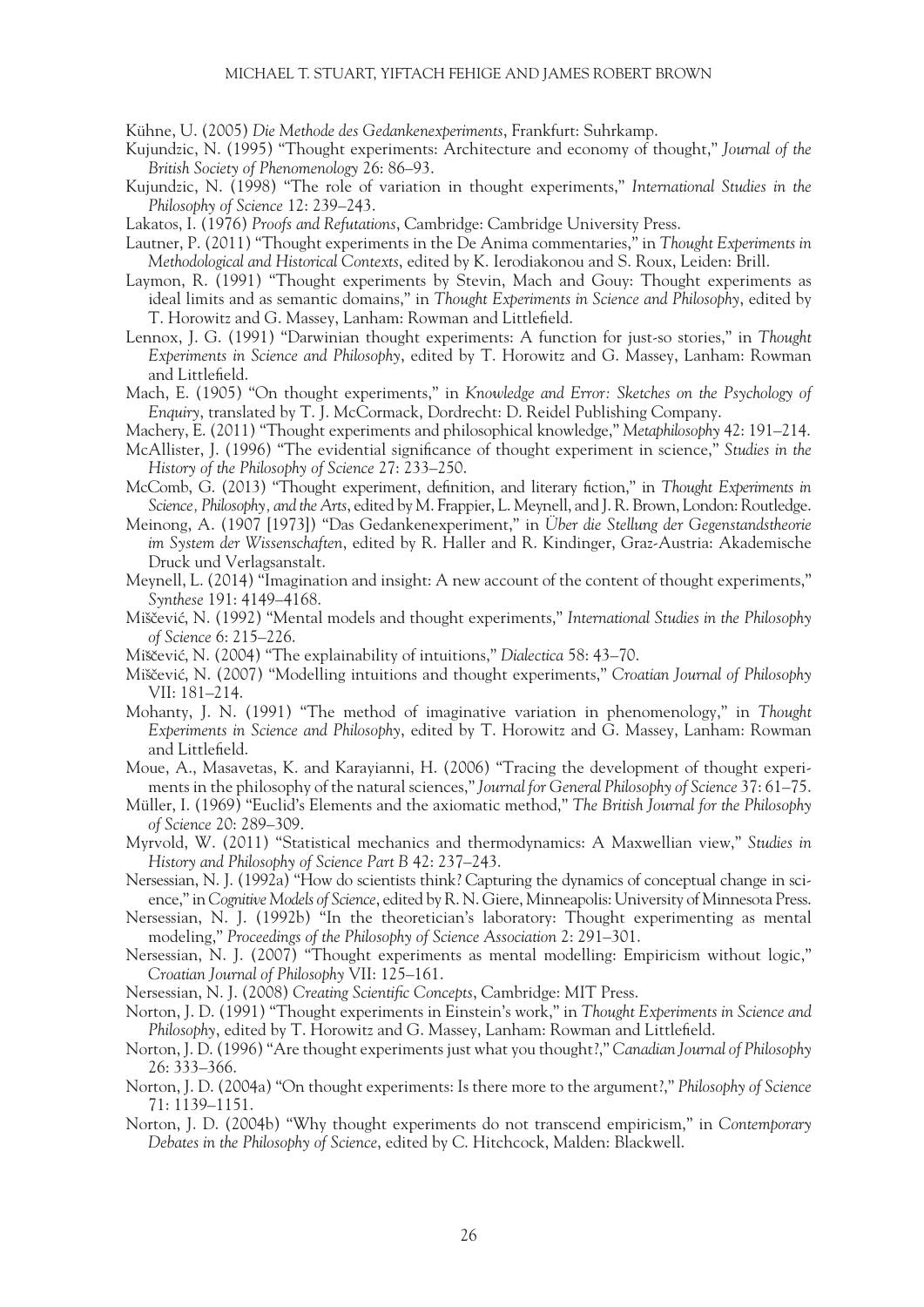- Ørsted, H. C. (1811 [1920]) "Første Indledning til den almindelige Naturlaere," in *Hans Christian Ørsted: Naturvidenskabelige Skrifter: Samlet Udgave me to Afhandlinger om Hans Virke*, vol. 3, edited by K. Meier, Kopenhagen: Andr. Fred. Høst and Søn.
- Palmerino, C. R. (2011) "Galileo's use of Medieval thought experiments," in *Thought Experiments in Methodological and Historical Contexts*, edited by K. Ierodiakonou and S. Roux, Leiden: Brill.
- Palmieri, P. (2003) "Mental models in Galileo's early mathematization of nature," *Studies in History and Philosophy of Science* 34: 229–264.
- Peijnenburg, J. and Atkinson, D. (2003) "When are thought experiments poor ones?," *Journal for General Philosophy of Science* 34: 305–322.
- Pitcha, M. (2011) "How to reconstruct a thought experiment," *Organon F* 18: 154–188.
- Popper, K. (1959) "On the use and misuse of imaginary experiments, especially in quantum theory," in *The Logic of Scientific Discovery*, London: Hutchinson.
- Radder, H. (1996) *In and About the World: Philosophical Studies of Science and Technology*, Albany: State University of New York Press.
- Rescher, N. (1977) *Dialectics: A Controversy-Oriented Approach to the Theory of Knowledge*, Albany: SUNY Press.
- Roberts, F. (1993) "Thought experiments and social transformation," *Journal for the Theory of Social Behaviour* 23: 399–421.
- Salis, F. and Frigg, R. (forthcoming) "Capturing the scientific imagination," in *The Scientific Imagination*, edited by P. Godfrey-Smith and A. Levy, New York: Oxford University Press.
- Schick, T. and Vaughn, L. (2012) *Doing Philosophy: An Introduction through Thought Experiments*, 5th ed., New York: McGraw-Hill.
- Schildknecht, C. (1990) *Philosophische Masken: Literarische Formen der Philosophie bei Platon, Descartes, Wolff und Lichtenberg*, Stuttgart: Metzler.
- Schlesinger, G. (1996) "The power of thought experiments," *Foundations of Physics* 26: 467–482.
- Shepard, R. N. (2008) "The step to rationality: The efficacy of thought experiments in science, ethics, and free will," *Cognitive Science* 32: 3–35.
- Sherry D. (2006) "Mathematical reasoning: Induction, deduction and beyond," *Studies in History and Philosophy of Science* 37: 489–504.
- Sorensen, R. (1992) *Thought Experiments*, Oxford: Oxford University Press.
- Starikova, I. (2007) "Picture-proofs and Platonism," *Croatian Journal of Philosophy* 7: 81–92.
- Stuart, M. T. (2014) "Cognitive science and thought experiments: A refutation of Paul Thagard," *Perspectives on Science* 22: 98–121.
- Stuart, M. T. (2015) *Thought Experiments in Science*, Ph.D. thesis, University of Toronto, Canada.
- Stuart, M. T. (2016a) "Taming theory with thought experiments: Understanding and scientific progress," *Studies in the History and Philosophy of Science* 58: 24–33.
- Stuart, M. T. (2016b) "Norton and the logic of thought experiments," *Axiomathes* 26: 451–466.
- Stuart, M. T. (2017) "Imagination: A sine qua non of science," *Croatian Journal of Philosophy* Vol. XVII, No. 49.
- Systema, J. and Buckwalter, W. (eds) (2016) *A Companion to Experimental Philosophy*, Somerset: Wiley-Blackwell.
- Tetlock, P. E. and Belkin, A. (eds) (1996) *Counterfactual Thought Experiments in World Politics*, Princeton: Princeton University Press.
- Thagard, P. (2010) *The Brain and the Meaning of Life*, Princeton: Princeton University Press.
- Tittle, P. (2004) *What If ... : Collected Thought Experiments in Philosophy*, Essex: Pearson.
- Urbaniak, R. (2012) "'Platonic' thought experiments: How on earth?," *Synthese* 187: 731–752.
- Van Bendegem, J. P. (2003) "Thought experiments in mathematics: Anything but proof," *Philosophica* 72: 9–33.
- Van Dyck, M. (2003) "The roles of one thought experiment in interpreting quantum mechanics: Werner Heisenberg meets Thomas Kuhn," *Philosophica* 72: 79–103.
- Walton, K. (1990) *Mimesis as Make-Believe: On the Foundations of the Representational Arts*, Cambridge: Harvard University Press.
- Wartenberg, T. E. (2007) *Thinking on Screen: Film as Philosophy*, London: Routledge.
- Williamson, T. (2005) "Armchair philosophy, metaphysical modality and counterfactual thinking," *Proceedings of the Aristotelian Society* 105: 1–23.